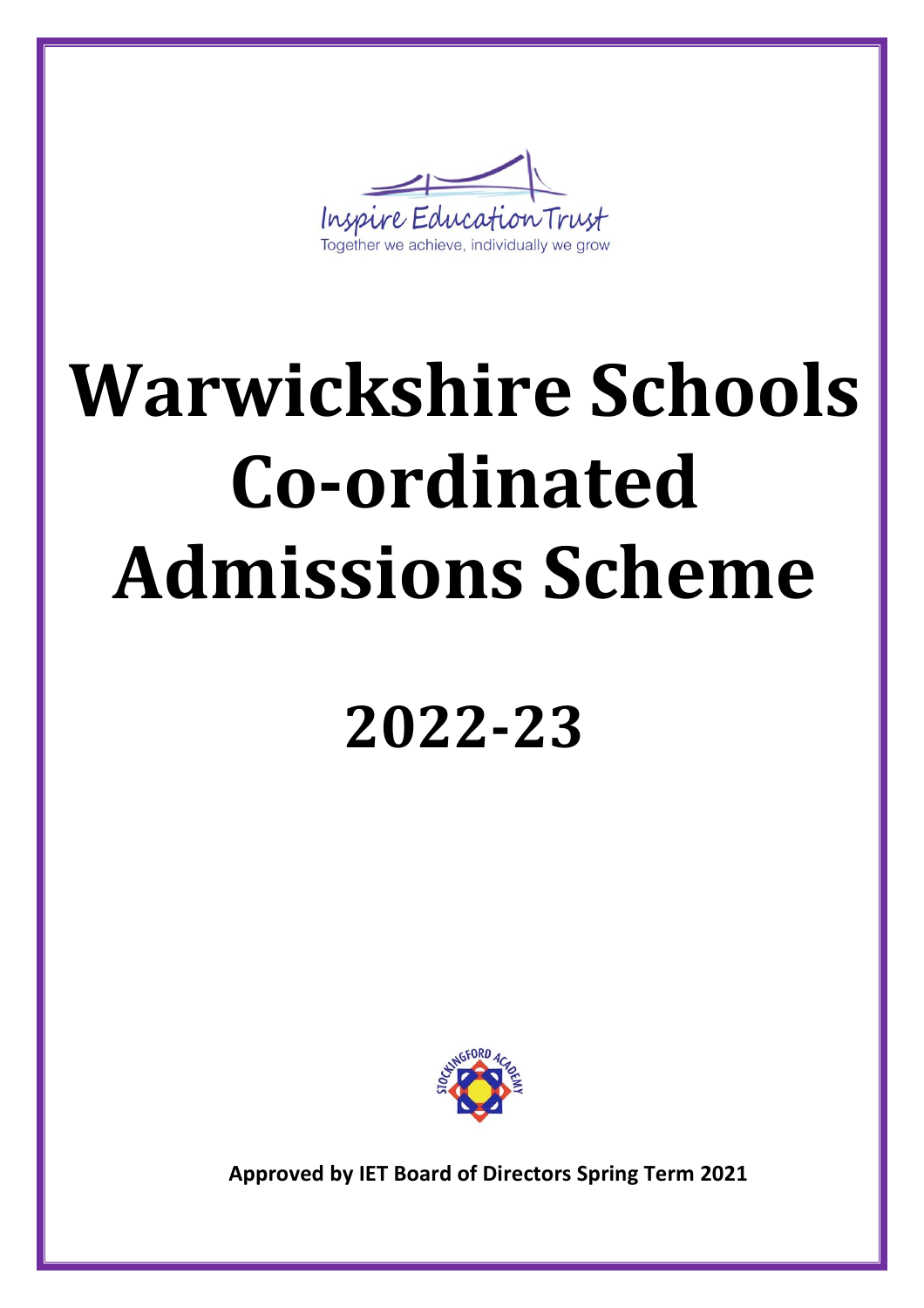The Inspire Education Trust, Primary has adopted the Warwickshire Local Authority Coordinated Admissions Policy for Warwickshire schools.

This Policy applies to all schools in The Inspire Education Trust - Warwickshire: Stockingford Academy.

#### **Admissions Scheme: 2022-23**

#### **Contents Page**

- **1. Introduction**
- **2. Co-ordination**
- **3. Application Process**
- **4. Supplementary Information Forms**
- **5. Processing of Applications/ Evidence required**
- **6. Change of Address**
- **7. Split Family Process**
- **8. Determining Offers**
- **9. Decision Letters**
- **10. Late Applications**
- **11. Unplaced Offers/ Waiting Lists**
- **12. Admission of children outside their normal age group**
- **13. Timetable**
- **14. In Year Application Process**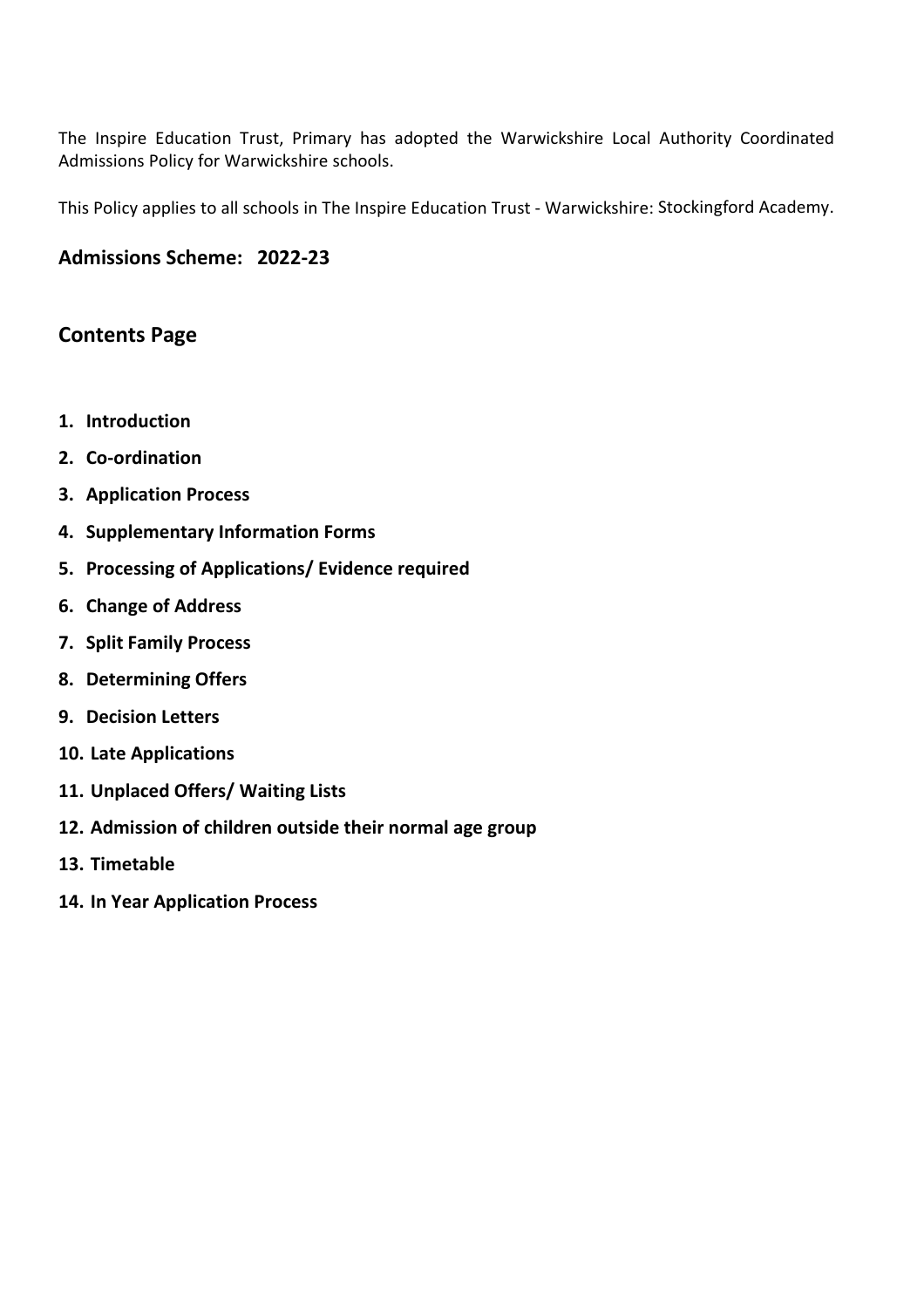#### **Reception Coordinated Admissions process for entry in September 2022**

#### **Terms**

The term '**school'**, in this document, refers to maintained schools, and academy and free schools. It does not relate to special schools or private (fee-paying) schools, as these schools have their own admission processes.

The term '**parent'**, in this document, refers to biological parents, all those with Parental Responsibility, and other person with primary care for a child.

The term '**own admission authority**' school, in this document, refers to state schools for whom the local authority is not the admissions authority, including; Academies; Voluntary Aided; Trust; and Foundation schools. The admission authority for such schools is the governing body or the academy trust.

The term '**infant'** school, in this document, refers to any admission authority school which admits children at the beginning of the Reception year until the end of Year 2.

The term '**junior**' school, in this document, refers to any admission authority school which admits children at the beginning of Year 3 until the end of Year 6.

The term '**primary**' school, in this document, refers to any admission authority school which admits children at the beginning of the Reception year until the end of Year 6.

#### **Coordinated Admissions**

All local authorities are required to have in place a scheme for coordinating admission arrangements for maintained schools and other mainstream state-funded schools (e.g.: academies) within their area. The term 'school' in this document refers to both maintained schools and own admissions authority schools.

Coordinated schemes are intended to simplify the admission process for parents whilst reducing the likelihood of any child being left without a school place. Coordination establishes a mechanism that ensures that, as far as is reasonably practicable, every parent of a child who has applied for a school place is sent a single offer of a school place by the local authority in which their home address falls (their 'home authority').

Under the system of coordinated admissions, parents apply directly to their home authority and make a single application for a school place. Local authorities and other

admission authorities - such as the academy trust, or the governing body of a Voluntary Aided school - then exchange application data. This is to determine which children can be offered a place at which school. Parents then receive a single offer of a school place from their home authority.

Independent (fee-paying) schools are not part of the coordinated scheme. These schools will have their own admission criteria, application process and scheme for offering places. Parents should contact the relevant school directly if they wish to apply for a place.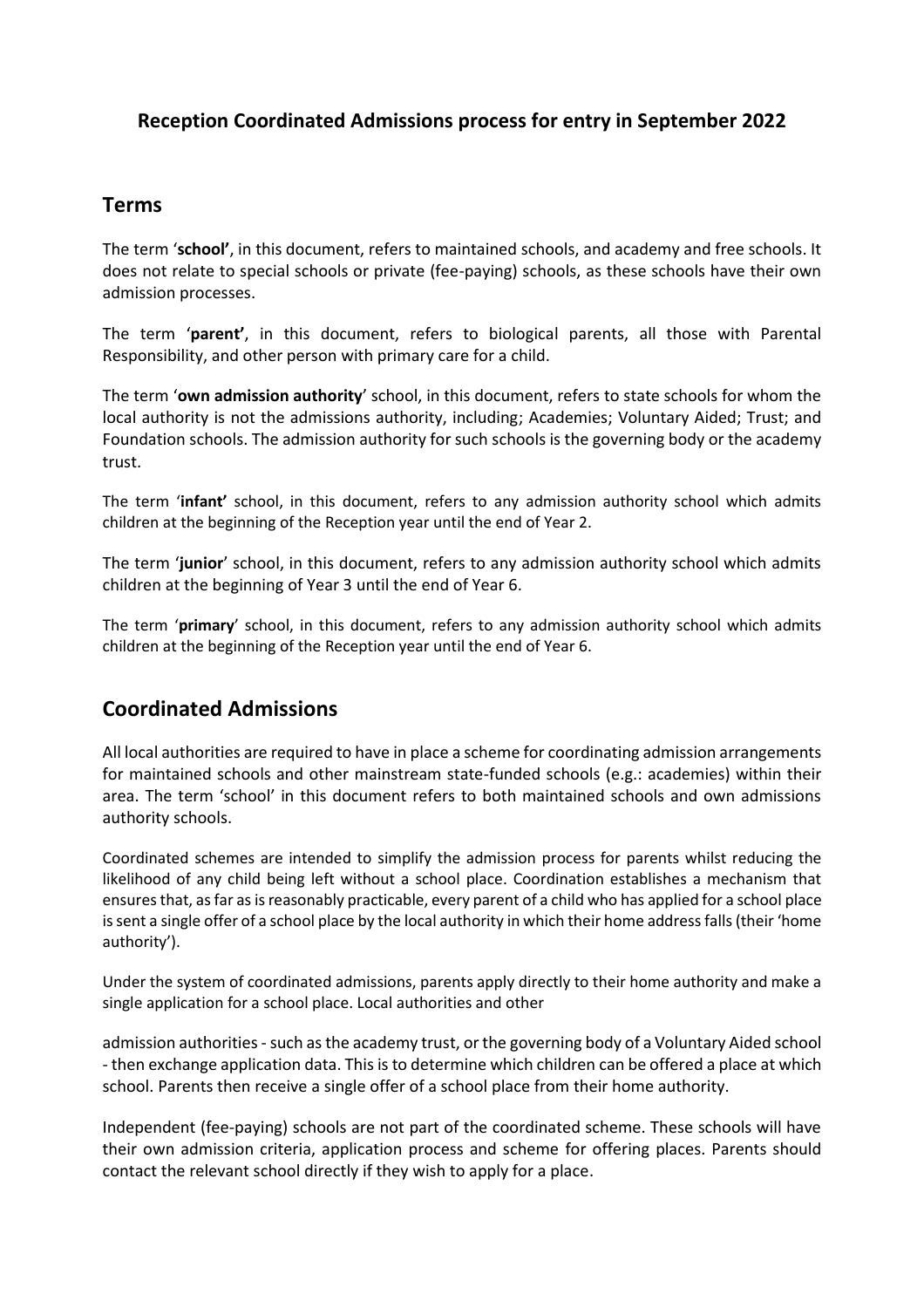Only parents of children who are resident in the county of Warwickshire, or who are able to satisfy the relevant address requirements as laid out in this document, should make an application through the Warwickshire School Admissions Service.

Warwickshire residents must apply for school places through the Admissions Service. Where parents approach schools directly, the school must direct the parent to the Admissions Service. Any Warwickshire resident who does not make an application through the Admissions Service, even if they applied directly to a school, will have any subsequent application which they make through the Admissions Service considered as late, if this is then received after the relevant deadline, as laid out in this document.

The Admissions Service will manage the process of allocating schools places in line with the Coordinated Admissions Scheme. Application data relating to schools in other local authorities will be forwarded via S2S. This system is part of the DfE's Secure Access website and is designed to securely transfer data between local authorities and schools.

#### **Admission Arrangements**

All admission authorities are required to have a set of admission arrangements that clearly set out how children will be admitted. These arrangements need to include the criteria that will be applied if there are more applications received than places available at the school for the relevant entry year ('oversubscription criteria'). Admission arrangements are determined by admission authorities, in line with the School Admissions Code (2014).

In Community and Voluntary Controlled schools the local authority is the admission authority and has responsibility for determining admission arrangements. In Voluntary Aided, Trust and Foundation schools, the Governing Body has responsibility for determining admission arrangements. In Academies and Multi-Academy-Trusts, the Trust has responsibility for determining admission arrangements.

A school's admission arrangements must contain:

- The school's **Published Admission Number (PAN)** for each 'relevant age group'. This is the number of places that will normally be offered to children joining theschool at the normal point of entry (for infant and primary schools this is Reception and for junior schools this is Year 3).
- The **school's oversubscription criteria**. These are used to decide which children are offered places when there are more applications than places available. Each child is assigned a criterion with places offered in criteria order to fill the school.
- **Definition of sibling**. Admission authorities must state in their arrangements what they mean by sibling (e.g.: does it include step-siblings). Where priority is given to siblings of former pupils, admission authorities must set out a clear and simple definition of such former pupils. Some schools give priority to siblings of pupils attending another state funded school. Where this is the case, this priority must be clearly set out in the arrangements.
- **Distance from school**. Admission authorities must clearly set out how distance from home to school will be measured, and make it clear how 'home address' will be determined and the point in the school from which all distances are measured. This should include provision for parents who have shared responsibility for a child.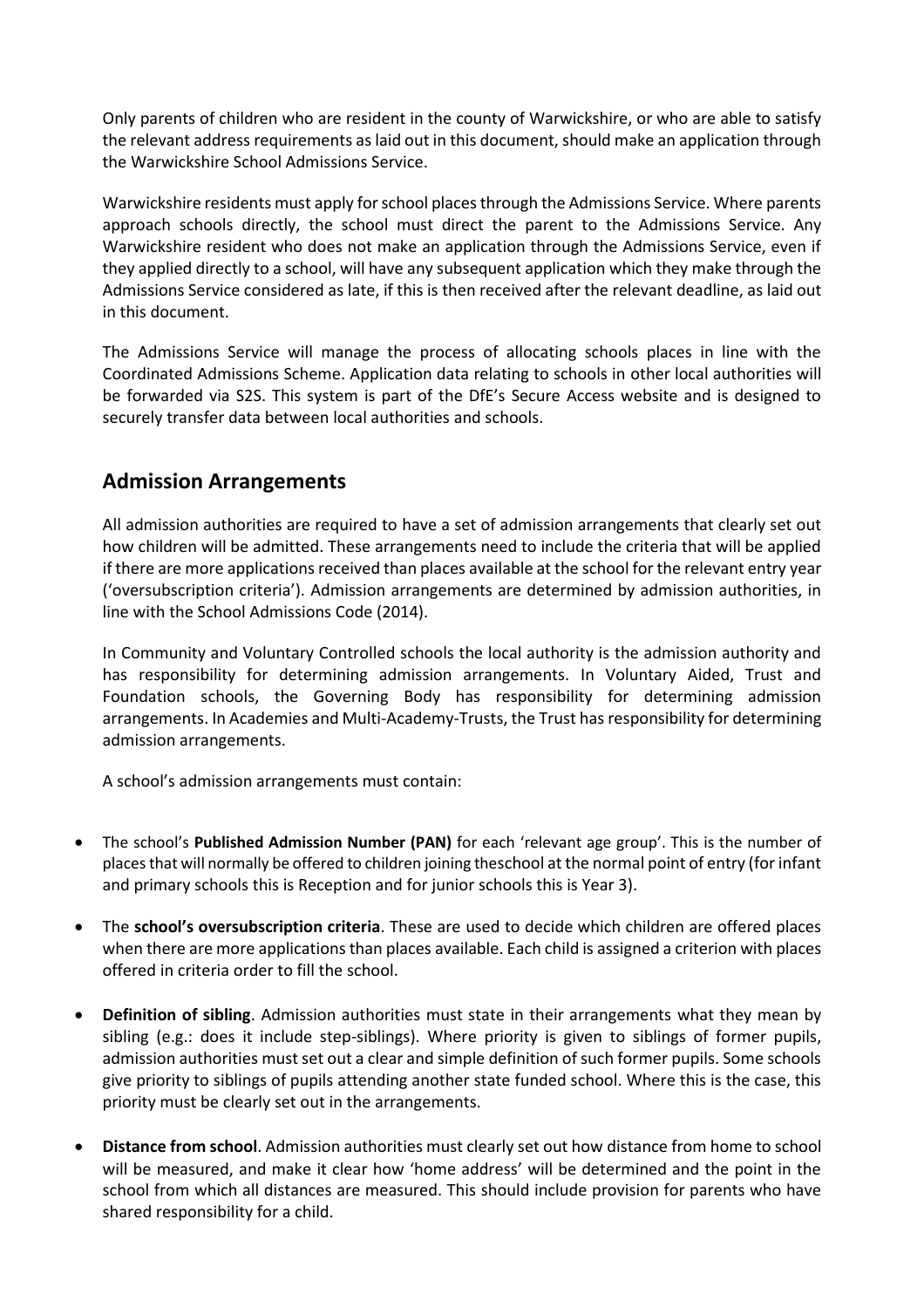The School Admissions Code also requires that:

- Where a child has an individual Education, Health and Care (EHC) Plan that names a specific school, then that child must be admitted to that school.
- The highest priority in a school's oversubscription criteria must also be given, unless otherwise allowed in the Admissions Code, to Looked After Children and all Previously Looked After Children.
- 'Previously Looked After Children' are children who were looked after (i.e.: who
- were under local authority care e.g.: placed in foster care) but ceased to be so because they were adopted (or became subject to a child arrangement order or special guardianship order).
- If a school is not oversubscribed, all applicants must be offered a place (except for designated grammar schools).

The admission arrangements of any school must be such as to enable relevant decisions to be made in line with the timetable of this scheme.

#### **Information for parents**

In August of each year, the Admissions Service receives data relating to children who are due to start school in September of the following year. Data is also received from

Infant schools relating to children who are due to transfer to Year 3 in September of the following year. This data is then used to distribute information about the admissions process to the families concerned.

In September of each year, information explaining the school admissions process will be made available to the families of children who are resident in Warwickshire who either:

- Have a child due to start school in Reception in the following September, *or;*
- Have a child attending Year 2 in an infant or primary school.

Important information will be available on the County Council's website. It is expected that all families following the 2022 entry coordinated admissions process, as well as all schools within the county, will have read through the information relating to this process on the website. Schools (as well as nurseries and other childcare providers, in the case of children who are due to start school) are encouraged to inform parents of the need to apply for a school place and make parents aware of the necessary deadlines.

Also available on the Warwickshire County Council website will be the local authority's Composite Prospectus (from September 2021). This incorporates the information that is available online and will also contain the full admission arrangements of each state school in Warwickshire (not independent fee-paying schools or special schools, as applications for these schools are not considered under the coordinated admissions process).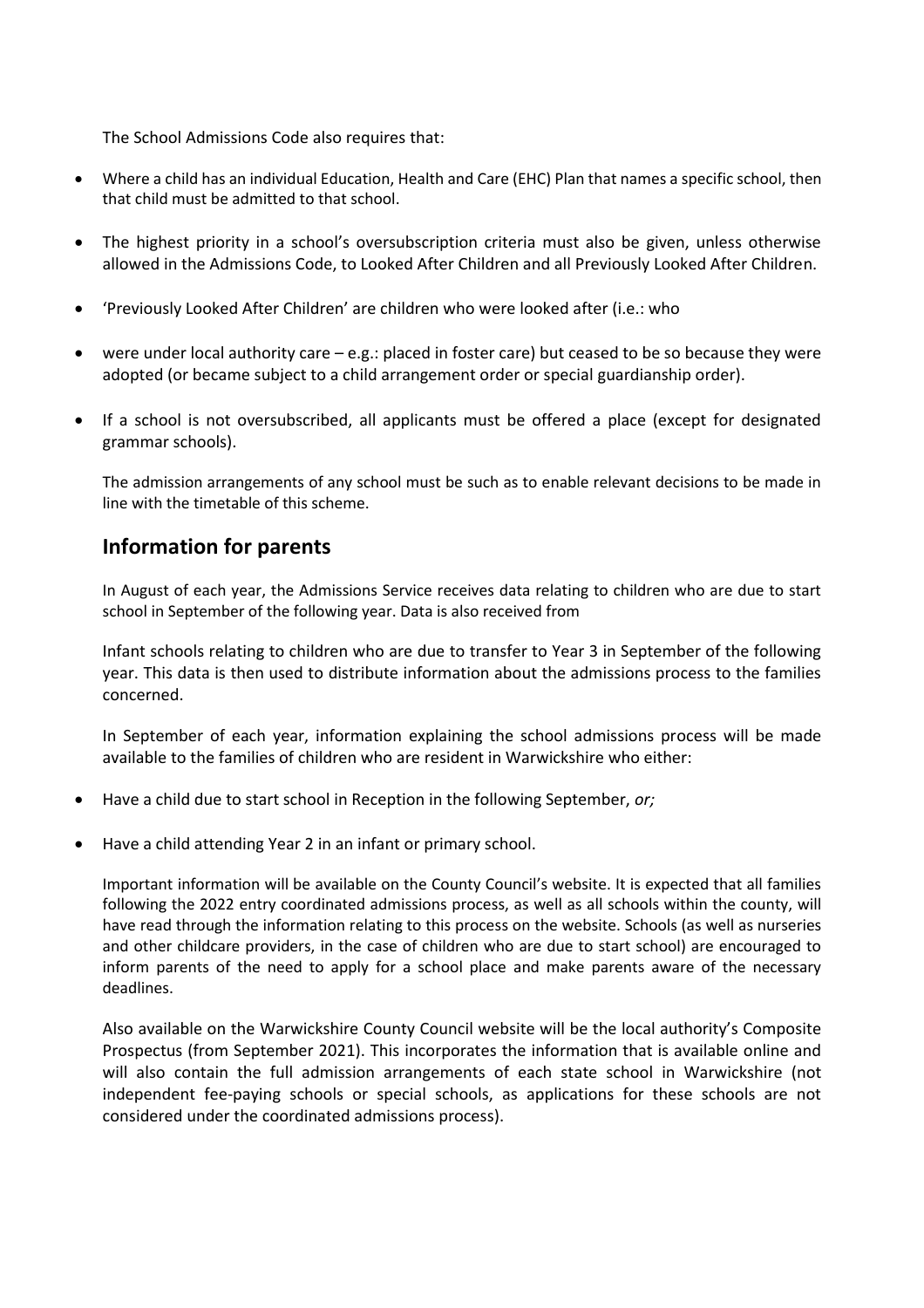# **Applying for a school place**

Parents apply for school places using a Common Application Form (CAF). Parents are encouraged to apply for a school place using Warwickshire's online application system. This allows parents to complete an electronic version of the CAF. The advantages of the online system are as follows:

- The process is relatively quick and easy.
- Applicants receive an acknowledgment email confirming that their application has been submitted.
- Parents applying online receive their offer of a school place from 08.30am on National Offer Day.
- The online application process allows parents to:
- Apply for places at their preferred schools by naming these on the application. Warwickshire parents can name a maximum of six schools on their application.
- Rank their preferred schools in the order they would like their child to be offered a place (parents should name their most preferred school(s) as their first/highest preference on the application).
- Give reasons for each preference.
- Give details of any siblings who will also be attending one of the preferred schools at the point of admission of the child for whom a place is being applied. *Some own admission authority schools will also consider sibling links where the sibling attends the preferred school at the time of application, rather than time of admission of the child for whom the application is being made.*
- Give details of any parent who is a staff member at the school which has been named as a preference, in line with the oversubscription for some own admission authority schools.
- Provide details of social or medical issues, in line with the over-subscription for some own admission authority schools.
- Indicate if the child has an Education, Health and Care Plan.
- Indicate if the child is in receipt of Pupil Premium (including Early Pupil Premium and Service/Military Premium), in line with the over-subscription criteria for local authority maintained schools in Warwickshire.
- Indicate if the child is, or has ever been, classed as a Child in Need or has been subject to a Child Protection Plan through Children's Services*,* in line with the over-subscription criteria for local authority maintained schools in Warwickshire.
- Confirm details in relation to faith, in line with the oversubscription for some own admission authority schools (faith schools may require additional evidence as part of the application. This should be submitted directly to the school for which a place is being sought. Further information about this can be found in the admission arrangements for each school concerned).
- Confirm if the child falls within the classification of 'Looked After'\* or 'Previously
- Looked After'\*\*, in line with paragraph 1.7 of the School Admissions Code (2014).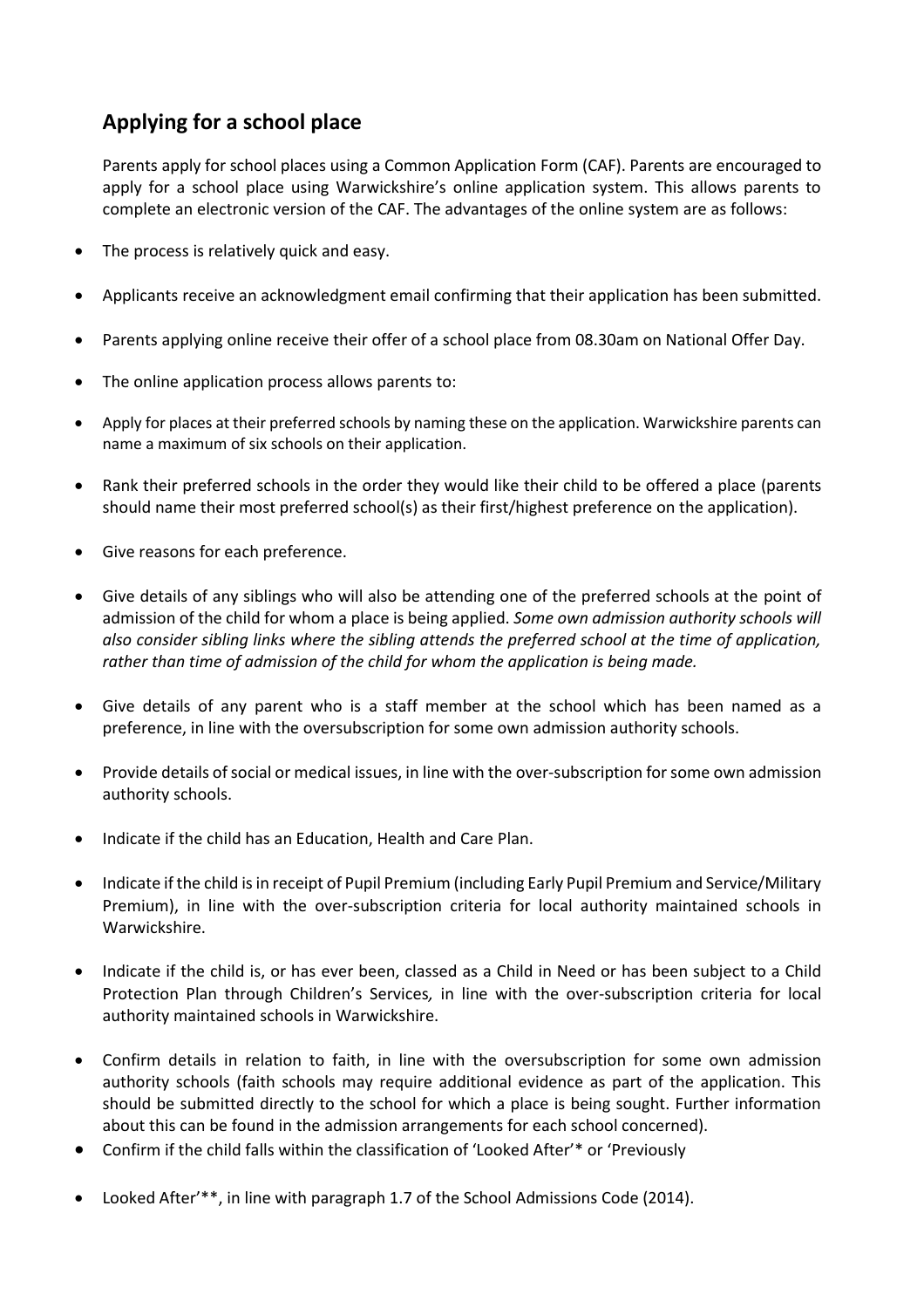*\*A 'Looked After Child' is a child who is (a) in the care of a local authority, or (b) being provided with accommodation by a local authority in the exercise of their social services functions (see the definition in Section 22(1) of the Children Act 1989) at the time of making an application to a school.*

*\*\*'Previously Looked After' refers to a child who was looked after (as outlined above) immediately prior to being adopted or becoming subject to a Child Arrangements Order or a Special Guardianship Order.*

Alternatively, parents can contact the Admissions Service and make an application over the telephone. This allows parents to provide the same information as the online system, but in this case the offer of a school place will be sent via second class post, so may not be received as quickly as an online offer, which will be sent electronically.

Completed application forms, regardless of the method used to make the application, should be received by the home authority (Warwickshire School Admissions Service) by no later than 11:59pm on the national closing date of 15<sup>th</sup> January 2022. Completed application forms received after the closing date will be considered as late unless suitable evidence of a house move can be provided by the relevant deadline (see 'Changes of address' section below).

Amendments to the application (e.g.: an additional preference being named, or the order of the ranked preferences being changed) will be permitted prior to the closing date of 15<sup>th</sup> January 2022. Any changes made to an application after this date will be classed as late (unless they are made in line with the requirements detailed below).

#### **Supplementary Information Forms**

Some schools require parents to complete a Supplementary Information Form (SIF) in order to assign the oversubscription criteria. If a SIF is required by the admission authority of a school, this will be detailed in the admission arrangements for the school concerned.

Where SIFs are used by admission authorities in Warwickshire, every effort will be made to ensure that only the information that is required in relation to the published oversubscription criteria is requested. This is in accordance with paragraph 2.4 of the School Admissions Code.

SIFs must not ask for any of the information prohibited in paragraph 1.9 of the

Admissions code, or:

a) Any personal details about parents and families, such as maiden names, criminal convictions, marital, or financial status (including marriage certificates).

b) The first language of parents or the child.

c) Details about any disability, special educational needs or medical conditions which either the child or a parent has been diagnosed with.

- d) Require that parents agree to support the ethos of the school in a practical way.
- e) Require that both parents sign the form, or ask for the child to complete the form.

When a school receives a SIF, Warwickshire Admissions Service will not consider the parents to have applied for a place at that school unless the parent has also submitted the Common Application Form and named the school as a preference on that application. SIFs should be submitted directly to the school concerned for their consideration against the oversubscription criteria. Warwickshire Admissions Service will not process any SIFs.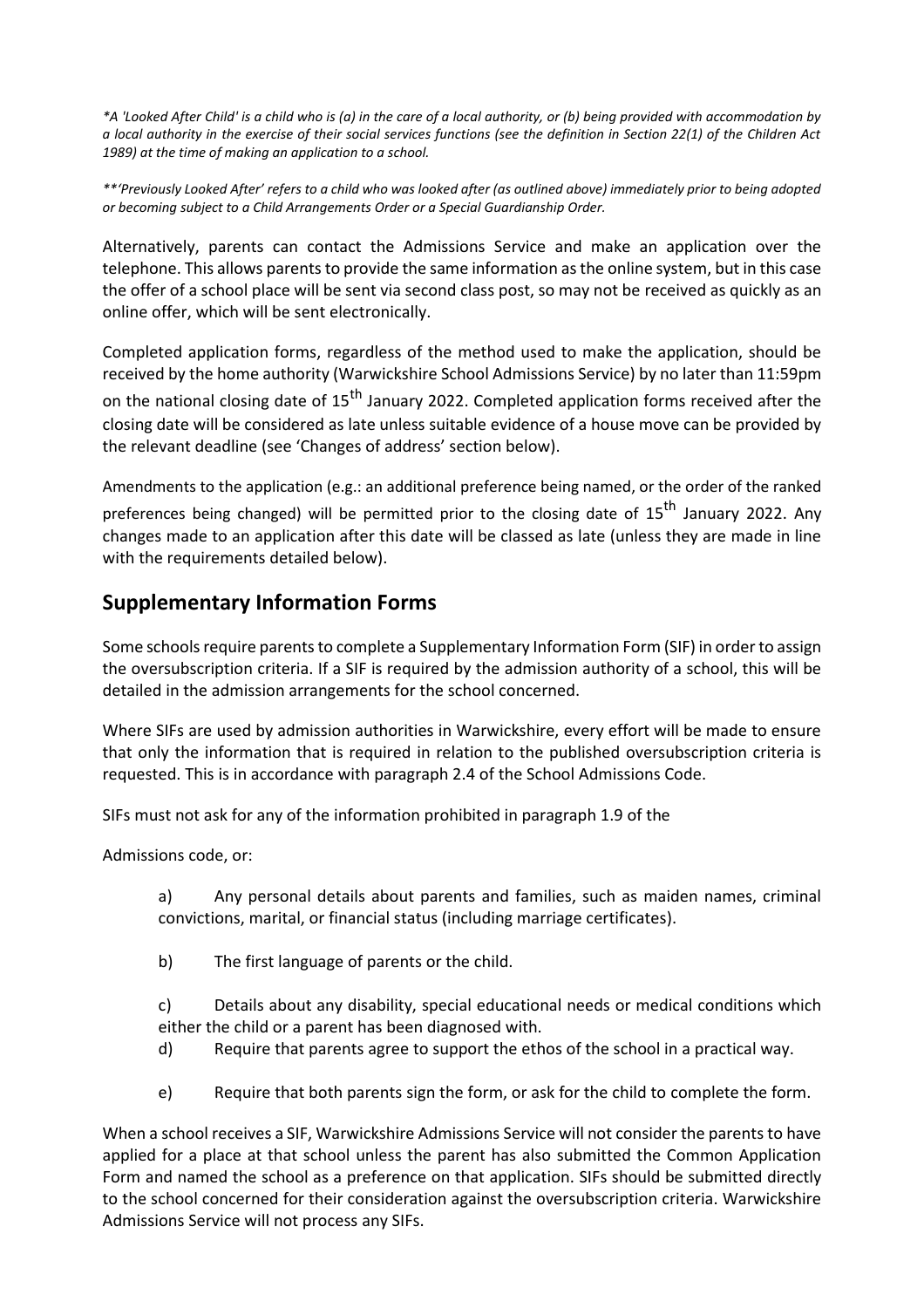When a school's admission arrangements require a SIF and one is not completed, but the parent has listed the school on the CAF and submitted this to their home local authority, the application must still be considered without the additional information. If a SIF is not received then the application can only be considered in accordance with the information available to the from the CAF, and this may result in the application being given lower priority for a place, in line with the admission arrangements and oversubscription criteria for that school.

Where a SIF is required it must be returned to the school that is requesting such additional information by the application deadline of 15<sup>th</sup> January 2022. The school concerned may not process any additional information received after this date. Please contact the school you are interested in directly for further information about the additional information they require.

# **Evidence of the Child's Home Address**

As part of the application process, documentation concerning the child's home address will be requested. If the application is made through the online portal, then such documentation will be requested at the point the application is started. Such documents can be uploaded to the parent's online account.

Acceptable documents to confirm a child's home address will include;

- 2021/2022 Council Tax Bill
- 2021/2022 Council Tax Benefit letter/notice
- Utility bill (gas, water or electric), dated within the last 6 months
- Copy of tenancy agreement or mortgage statement for the property, dated within the last 12 months
- Copy of most recent Child Tax Credits or Child Benefit letter

Addresses involved in child-minding arrangements, whether with professional child-minders, friends or relatives, cannot be considered as the child's home address, unless the child sleeps at that property for the majority of the school week (i.e. at least 3 out of 5 nights, Monday to Friday).

Where a school place is offered based on an address which is subsequently found to be different from the address where the child ordinarily resides, that place may be withdrawn. Cases will be assessed on an individual basis and in discussion with any schools named on the application that are their own admission authority.

There is an expectation that the child will be resident at the address used to allocate a place on a long-term basis, and until at least the start of the autumn term (September 2022) in relation to the coordinated admissions process.

Short-term house moves purely to secure a school place may be considered fraudulent or intentionally misleading and, in such circumstances, the place may be withdrawn.

The Local Authority (acting on behalf of the school, in some cases) may request further documents regarding the child's home address at any time. The Admissions Service operates a thorough and robust address checking process, which may include both announced and unannounced home visits.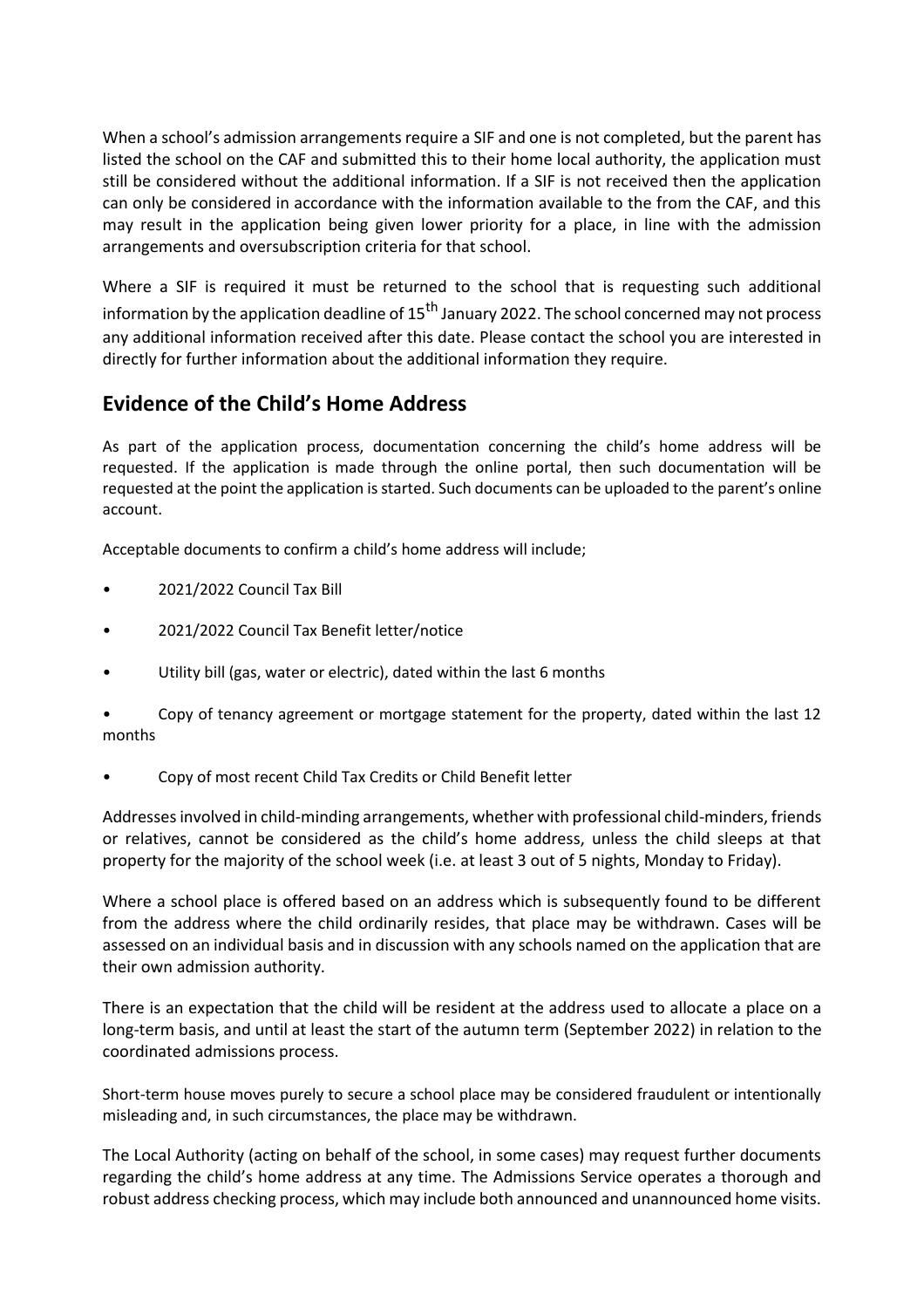# **Changes of address**

School places will be allocated using the home address that is named on the Common Application Form, unless any of the following three conditions are met:

1. **House move prior to 15th January 2022**: Where the home address changes before the closing date for applications, parents must notify the Admissions Service of the change of address and will be permitted to amend their school preferences. Parents will need to contact the Admissions Service to update the application.

Some admission authorities may have additional residency requirements which parents must abide by in order for their application to be classed as on time. See each school's admission arrangements for clarification.

2. **House move after 15th January 2022, but on, or before, 1st February 2022**: Where the home address changes after the closing date for applications, but before the extended deadline for families who are moving (either within or into the county), parents should contact the School Admissions Service to make a new application, or amend an existing application. This includes notifying the service of the child's new address. Such changes will be permitted, as long as this is done before 11:59pm on  $1^{st}$  February 2021.

# **The child must be residing (living) in the new property by the deadline of 1st February 2022**.

3. **House move after 1st February 2022**: Where an application is made by the national closing date of 15<sup>th</sup> January 2022, but a house move happens after this date and no evidence could be submitted by the extended deadline of 1<sup>st</sup> February 2022, then the application will be processed and considered in line with the address information and school preferences submitted as part of the application as it stood on 15<sup>th</sup> January. Such changes can be updated after 16<sup>th</sup> April 2022, when the family may contact the Admissions Service and ask them to amend the address details on the child's secondary school application and may also amend their preferences. A change of address in this case will result in the application being considered afresh for all the schools named on the application at that point and the application will, therefore, be classed as late

#### **Proof of Address**

Address details will not be updated on an application until suitable documentation has been received by the Admissions Service that shows that the family, including the child for whom the application is being made, is resident in the property.

Suitable proof of address in these circumstances can include either: a full copy of the signed tenancy agreement (which should terminate on, or after,  $1^{st}$  September 2022), or a letter from the family's solicitor confirming that there has been an exchange of contracts on the new property.

It is the family's responsibility to ensure that such documents are received by the Admissions Service.

*All emails sent to the service will be automatically acknowledged. If you wish to send documents via post then we would strongly recommend that you use a recorded delivery method.*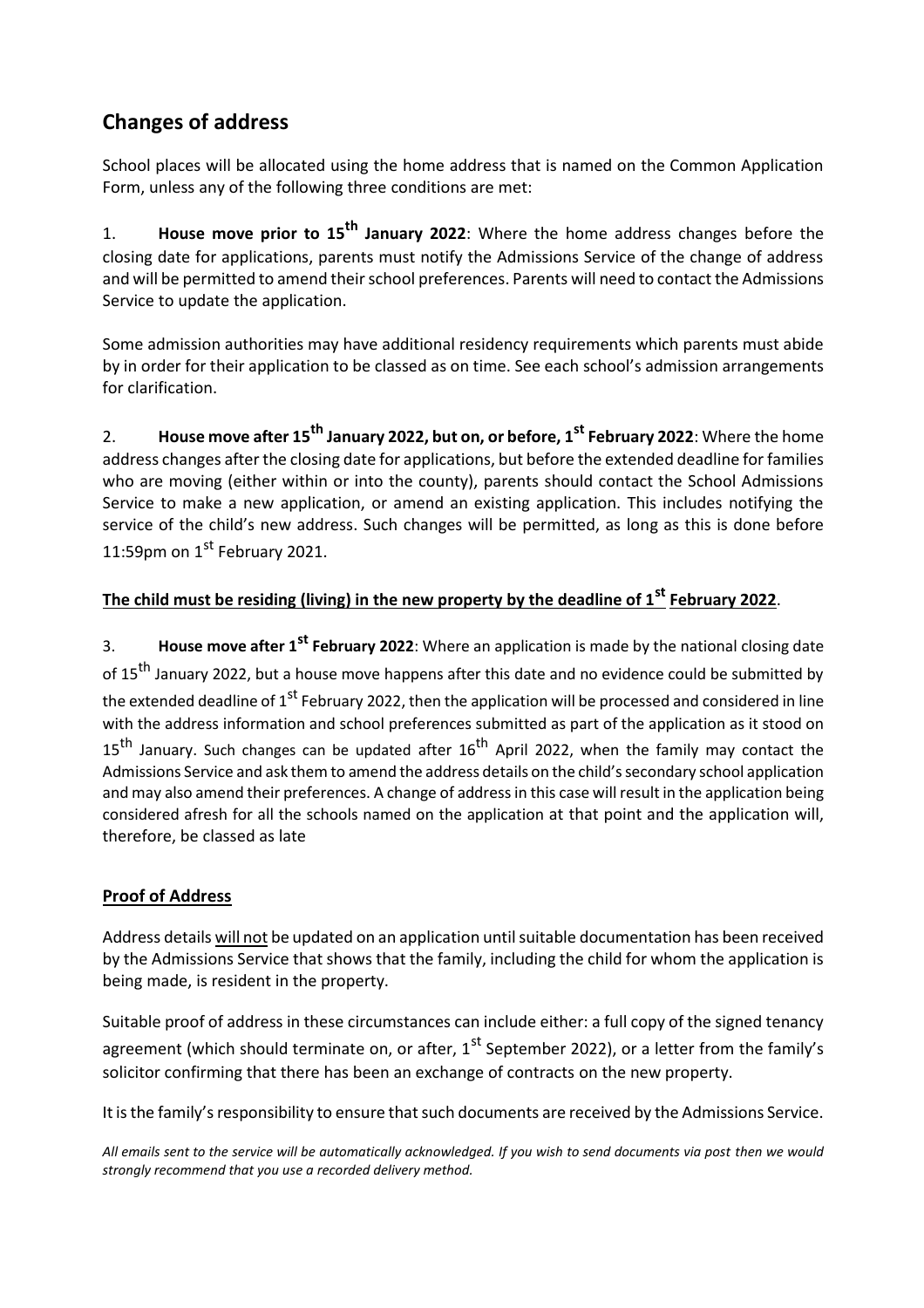If you have any difficulty in submitting any of the documents stated above then please contact the Admissions Service, who can advise you further.

Where a house move has occurred after the  $1<sup>st</sup>$  February deadline, and no application has previously been made to Warwickshire, an application must be made and suitable documentation to confirm the new address must be submitted.

In this case, the application will be classed as late and will not be considered in the first round of offers, which will be released on  $16^{th}$  April 2022. However, the application will be given consideration in one, or both, reallocation rounds (depending on when the application is received), if both the application for a school place **and** suitable proof of the new address are received by the relevant reallocation round deadlines.

Applications received after 11.59pm on  $12^{th}$  May 2022 will be processed on an ad hoc basis.

# **Applications for schools in other local authorities and applications for Warwickshire schools from families living in other local authorities**

Applications for schools in other local authorities, and any relevant additional / supplementary information, will be electronically forwarded to the relevant coordinating local authority, in line with the timetable found at the beginning of this document.

Warwickshire School Admissions Service will also receive applications from other local authorities in line with the timetable found at the beginning of this document. These will be recorded and passed to admission authorities, as appropriate. If the application is for a Community or Voluntary Controlled school then the Admissions Service will give consideration for places alongside other applicants, in line with the relevant oversubscription criteria.

# **Multiple applications made by the same parent / household**

If more than one application is made prior to the closing date of  $15<sup>th</sup>$  January 2022, by the same parent / household, then only the newest application will be processed (i.e.: the last application made before the deadline). Any applications made previously will not be processed.

If the newest application is submitted after the closing date then it will be treated as a late application (unless there has been a change of address, in line with the requirements detailed above) and will not be processed until after  $16<sup>th</sup>$  April 2022.

Following National Offer Day, the School Admissions Service will accept new applications and, if required, further amendments to existing applications. If a child has an existing offer of a place, this will not be withdrawn until confirmation of an offer from the new/amended application can be made.

Where a school place has been offered, the applicant must choose either to accept the offer or not. Where an offer is not accepted within a reasonable time, it may be withdrawn by the Admissions Authority. If an applicant choose to make a further application after having received the offer of a place, this application can only be processed where the applicant has declined to accept the place that has been offered.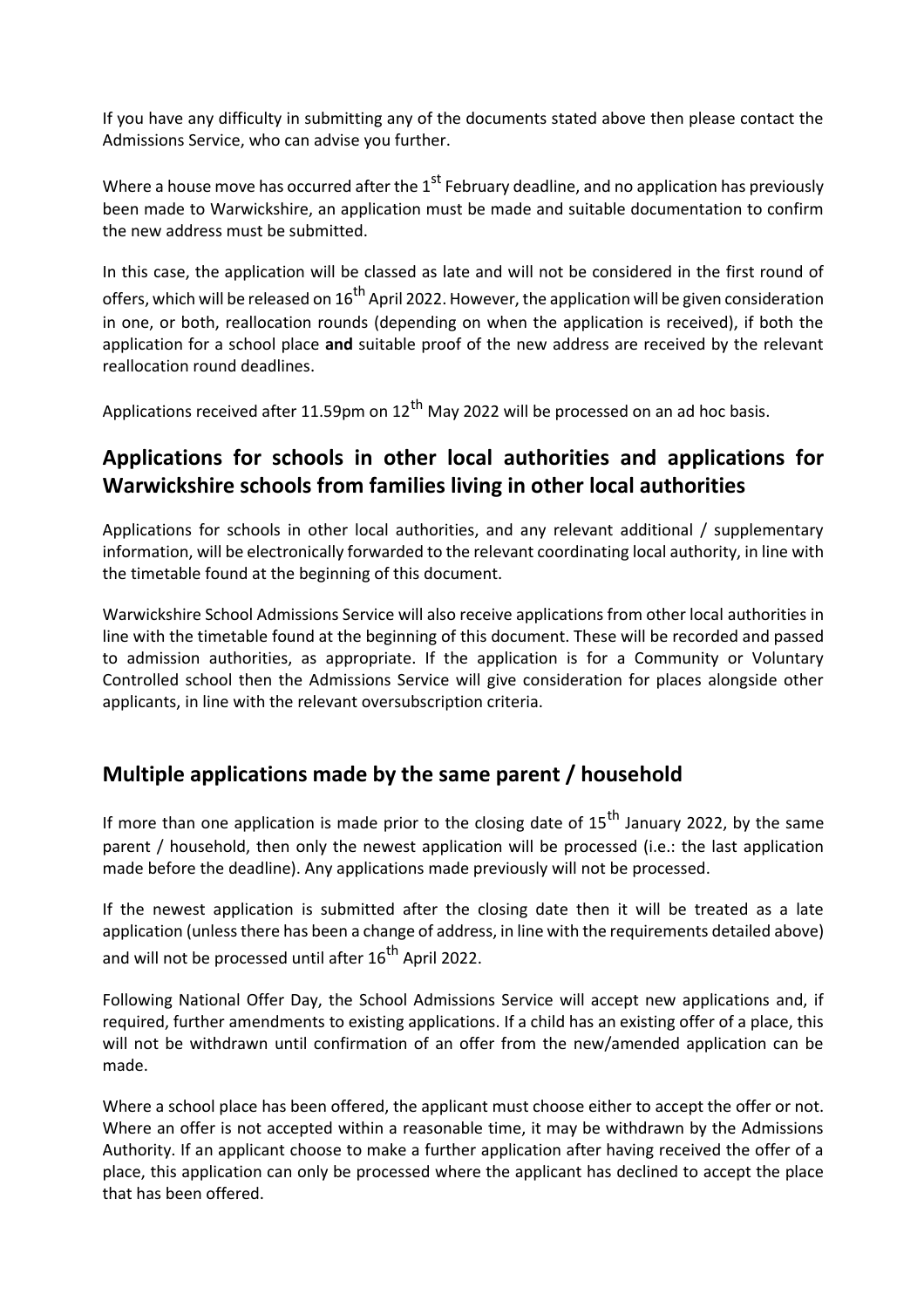Any further application will be classified as a late application, and will be processed after all of the first round offers have been made to applicants who applied on time. If it is possible to offer the applicant's child a place at the school which is the subject of the further application, a place will be offered.

Parents who have received the offer of a place but who decline the offer in favour of making a further application risk not being offered a place a place at the school which they have applied to subsequently. In these cases, the local authority may offer a place at any maintained school which has vacancies.

# **Multiple applications made by Separated Parents**

The Admissions Service will not become involved in disputes between parents, or parties, regarding applications for school places.

Where parents cannot agree on either the home address or the school preferences to name on an application (or both), the Admissions Service will contact both parents to inform them of the situation and to request that they confirm between themselves, and to the local authority, which application and school preferences to take forward. This may require the involvement of the courts, if necessary.

If this fails to resolve the matter then the Admissions Service reserves the right to consider only the application made by the parent with whom the child resides for the majority of nights during the school week.

Where the child spends 50% of their time with each parent, and a decision cannot be reached by the relevant closing date for the submission of applications, the local authority will intervene and act on their behalf. The local authority uses a computer 'random generator' to select either parent A or parent B's application. This process is carried out by two Admissions officers in the presence of a local authority solicitor. Parent A and B are advised which application will be processed.

#### **How offers are determined**

Subject to the above, admission authorities must consider all applications. If there are more applications received for a school than there are places available, then the relevant oversubscription criteria for the school will be assigned to each application.

If a school is oversubscribed then the admission authority must produce an intake list, in ranked order, which must include all those who have expressed a preference for the school. The ranked list must be returned to Warwickshire Admissions Service. Where it has been agreed that the Admissions Service will carry out this function for an own admission authority school, it is the admission authority's responsibility to ensure that they agree with the intake list. Any issues must be raised with the Admissions Service by the date set out in the timetable at the beginning of this document.

In the case of Community and Voluntary Controlled schools, the Admissions Service will apply the oversubscription criteria.

In most cases, and where possible, the aim will be to offer a place at the school named as the highest preference. Where it is possible to offer a place at more than one of the preferred schools named on the application, a place will be offered at the school listed as the highest preference out of the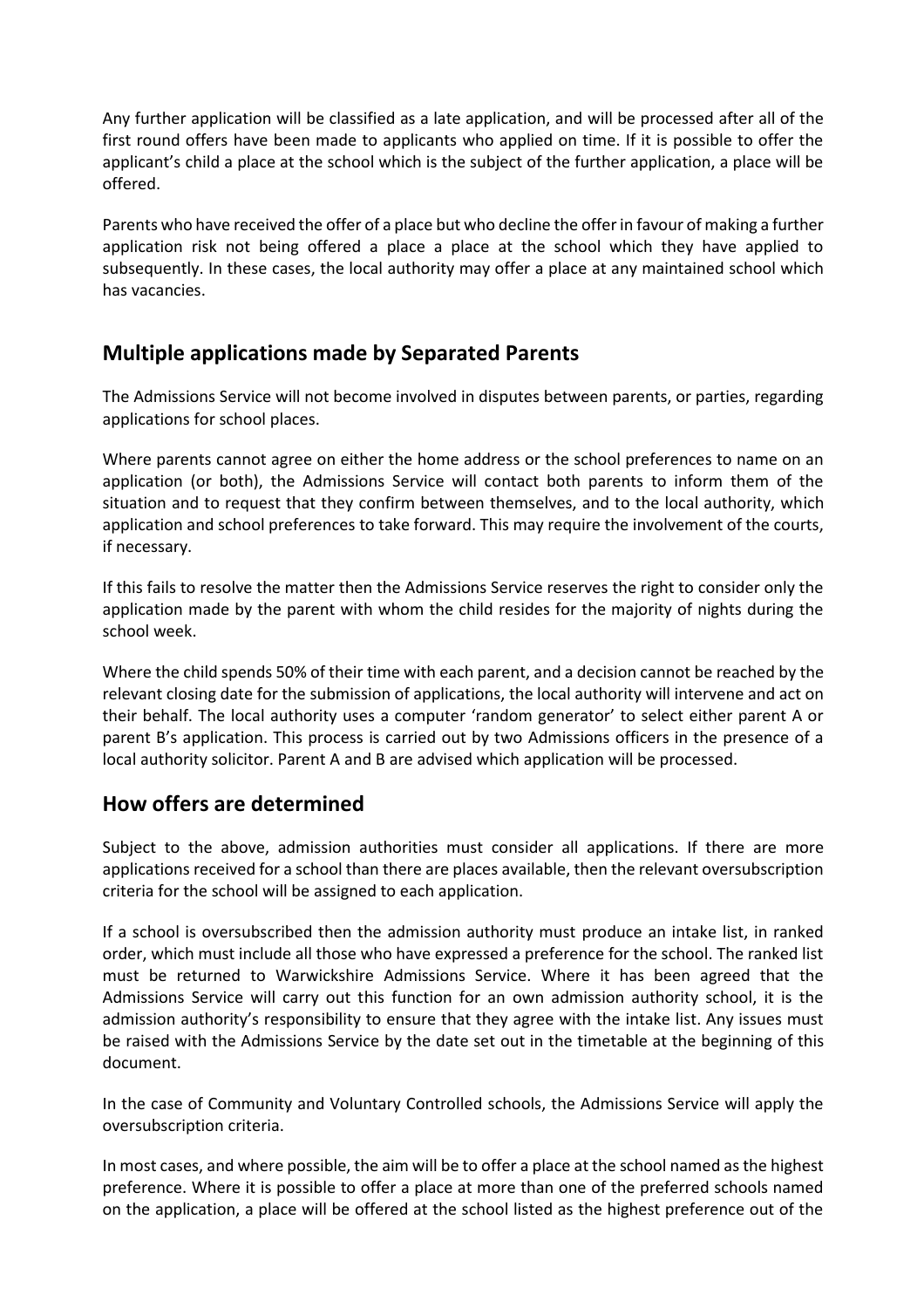schools where an offer can be made. Any applications for schools which are listed as lower preferences than the school offered will then be automatically withdrawn.

Where the Admissions Service is unable to allocate a place at any preferred school, a place will be allocated at the next nearest school which has availability. This includes schools who are classed as their own admission authority, who are not maintained by Warwickshire County Council, and may include academies, free schools, and faith schools. The next nearest school with availability will be identified based on distance, calculated as set out below.

A single school place should be identified for each child by the end of the coordinated admissions process.

#### **Distance**

Distance will be calculated by a straight-line measurement from the address point location coordinate of the applicant's home address to the centre point ('centroid') of the school in question. The centroid is a pre-determined point set by Warwickshire County Council and all distances are subject to changes which may occur with updates of mapping data. \*

\**Mapping data is subject to change at any time, utilising information from sources such as (but not limited to); Map X, the Local Land and Property Gazetteer (LLPG), Royal Mail, Ordnance Survey, and the National Land and Property Gazetteer (NLPG).*

# **Published Admission Number (PAN)**

Where schools have more applications to consider than there are places available, offers will be made in accordance with the school's Published Admission Number (PAN), as part of the coordinated admissions process. Where an admission authority wishes to admit over its PAN, as part of the coordinated process, the process outlined in the following paragraph – 'Offers over PAN' - should be followed.

# **Offers over PAN**

Where an admission authority wishes to admit children over and above their PAN, as part of the coordinated admissions scheme, they must make this request in writing to the Admissions Service by no later than the end of the Autumn term prior to the relevant entry year (i.e.: 18<sup>th</sup> December 2021 for September 2022 entry). The Local Authority will agree to such requests, where the request is received in good time (i.e.: by the above deadline), where the admission authority can show that the school has capacity and finances to support admitting over PAN, and where admitting over PAN would not adversely affect offers made for other schools in the local area.

Where such a request is received after the date outlined above then the determined PAN will be honoured, in relation to the coordinated admissions scheme, and offers made up to PAN (where possible) in line with National Offer Day –  $16^{th}$  April 2021. The request will then be taken into account in line with the specified reallocation dates, where possible to do so, and only where the admission authority can show that the school has capacity and finances to support admitting over PAN, and where admitting over PAN would not adversely affect offers made for other schools in the local area.

Where further capacity is required to provide every child in Warwickshire with an appropriate school place, a discussion will be held with relevant schools by members of the Admissions team and officers in School Place Planning to reach an agreement on offering additional places above PAN. This will include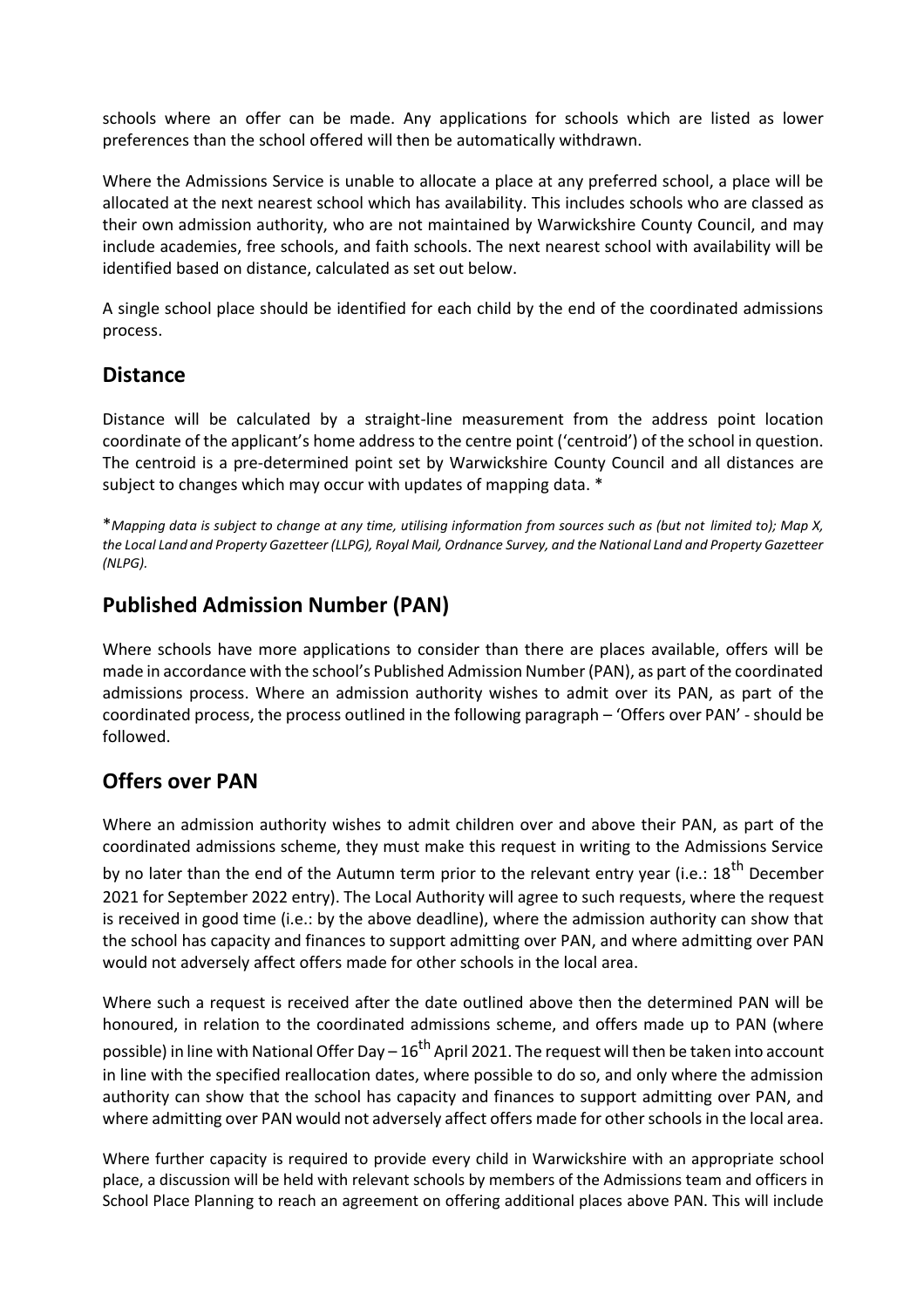the local authority approaching own admission authority schools to take additional pupils, over and above their PAN.

# **Notification of offers**

National Offer Day is 16<sup>th</sup> April 2022.

Warwickshire Admissions Service will communicate to all parents who are resident within the county, who have made an **on-time** application (i.e.: by the deadline of 15th January 2022 or the extended deadline for a house move), regarding the school place that has been offered. This applies to schools offered within either Warwickshire or another local authority and will give the reason as to why schools that were named as higher preferences have not been offered, if applicable.

All applicants who made an on-time application online will receive notification of the school place offered, **after** 8.30am on 16<sup>th</sup> April 2022. These offers will be available to view via the online parent portal system.

Offer letters will only be sent to applicants who completed an application over the telephone or via paper copy. Letters will be sent second class, with the intention of them being received by the recipient **after** 16<sup>th</sup> April 2022.

When an applicant is not offered their first preference school, they will be provided with (or directed to) the following information. This may be via an electronic link to such documents, where the offer is sent by email:

- a) Information about their right of appeal against any refusal of a place,
- b) A breakdown of the offers made for each school,
- c) Information about the waiting list process.

#### **Appeals**

Where applicable, parents will be informed of their statutory right of appeal when they receive the outcome of their application. Parents can appeal for any preference where they have received a refusal. However, applicants cannot appeal for a place at a school listed as a lower preference than the school place offered. This is because the application will not have been considered for the school listed as a lower preference than the school offered and will have been automatically withdrawn.

Appeals for places at Community and Voluntary Controlled Schools can be lodged on the Warwickshire County Council website. For other schools which do not have Warwickshire County Council as its admission authority, such as academies and voluntary aided schools, parents should contact the school directly for details of the appeals process. A list of these schools is available on the Warwickshire County Council website.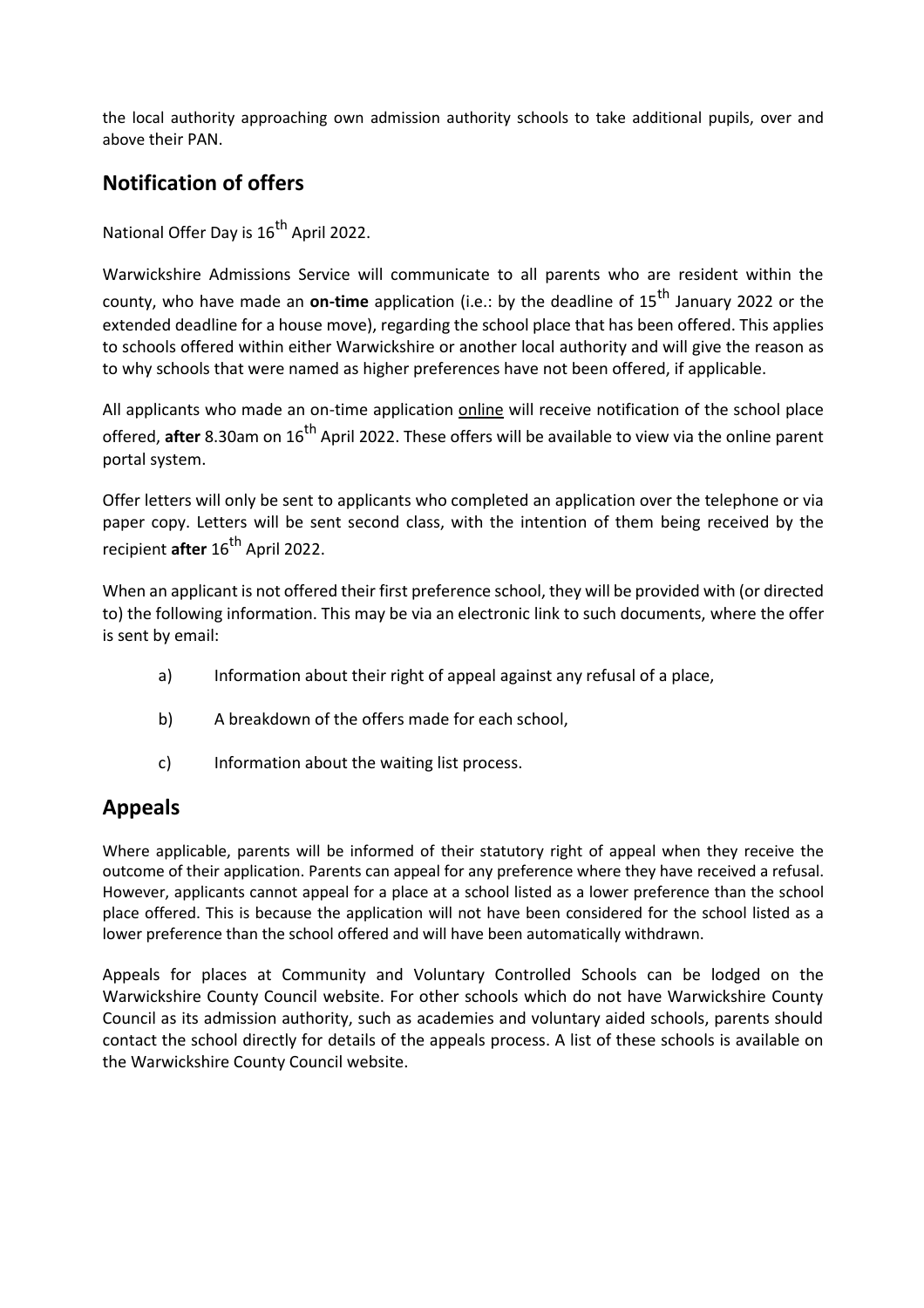# **Late applications**

Every effort will be made to remind parents to submit their application by the closing date of 11.59pm on 15<sup>th</sup> January 2022. However, if an application is received after this deadline then it will be classed as late (unless the rules on a change of address prior to 1<sup>st</sup> February 2022 apply). Late applications will not be processed until **after** National Offer Day on 16th April 2022.

Late applications will be considered as part of the relevant reallocation round, depending on when the application is received. Late applications will be considered on the reallocation dates listed in the timetable at the beginning of this document.

If the applicant requests that new preferences are added to the application, and the  $15<sup>th</sup>$  January 2022 deadline has passed, such amendments will be classed as **late**. Any schools named on the application prior to 15<sup>th</sup> January 2022 deadline will not be affected and will remain as on time.

Each application will be limited to a maximum of six active preferences at any one time during the coordination admissions process. Where adding a further school preference, at the request of the applicant, would cause the application to contain more than six preferences, then a preference of the applicant's choosing must first be withdrawn from the process, otherwise the new preference school will not be added to the application.

In respect of own admission authority schools, information about late applications will be made available through SAM (School Access Module) after National Offer Day, for consideration as part of the reallocation rounds. The admission authorities will be required to assign relevant oversubscription criteria, as well as carrying out any relevant checks, and they will also be made aware of any offers made through the reallocation process.

In the case of a late application, where it is possible to offer a place at more than one of the preferred schools through one of the reallocation rounds, a place will be offered at the school listed as the highest preference on the application.

# **'Unplaced' offers**

Where the local authority is unable to allocate a place at any of the preferred schools named on the child's application, either on National Offer Day or through any of the reallocation rounds, a place will be allocated at the next nearest school which still has availability at that time. The next nearest school with availability will be identified based on distance calculated by straight line measurement. This school offer will be referred to as 'unplaced' as it will be an offer for a school which the family did not name – 'place' - on their application.

# **Waiting lists**

Where a school is offered on National Offer Day, and this was named as a lower preference school on the application than a re-offer that can be made as part of one of the reallocation rounds (or any point afterwards), the parent who made the application will be notified that a higher preference school can offer a place and a set period of time will be given to consider whether they wish to accept the new offer. This will usually be 5 working days.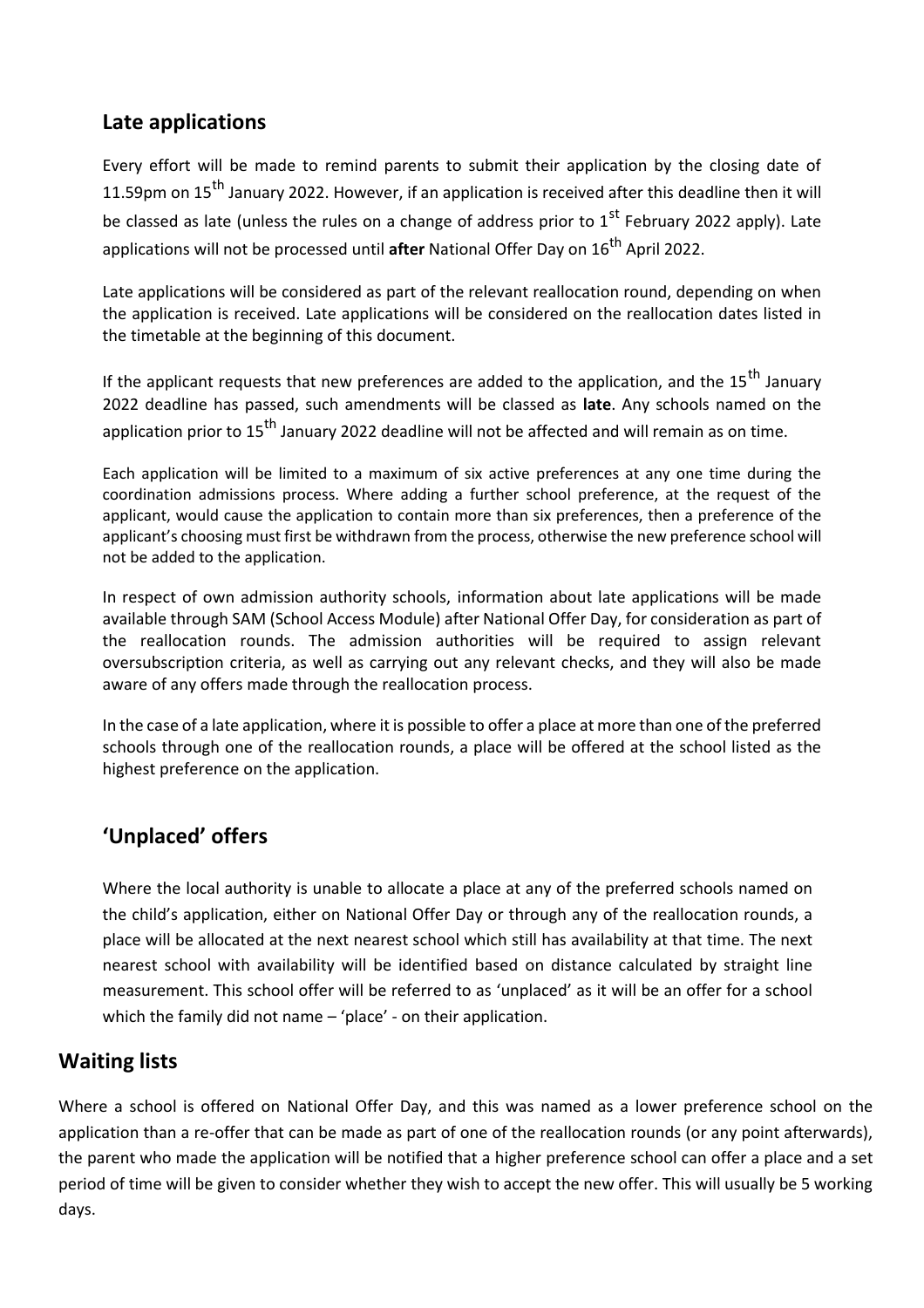If the parent does not confirm their decision as to whether they accept the re-offered school within the time period set by the Admissions Service, then that re-offer will be released and re-offered to the next child on the waiting list. The school place offered previously, and accepted by the parent, will not be affected.

Where the re-offered, higher preference, school is then accepted by the parent, the previous school offered will be automatically withdrawn. Only one school place can be offered and accepted as part of the coordinated admissions process.

Children will automatically be added to the waiting lists of any non-selective schools listed as a higher preference than the school at which a place is initially offered.

The waiting lists for Warwickshire schools will not order children based on the date the application was received, so there will be no distinction between on time applications and those which have been classed as late. Waiting lists will be held in the order of the admission authority's oversubscription criteria.

Waiting lists will be re-ranked prior to each reallocation round, and when a new application is received thereafter. Admission authorities will be required to assist the local authority in assigning oversubscription criteria and carrying out relevant checks, where new applications are received, or when a previous application is amended (e.g.: a change of address).

The local authority will continue to operate the coordinated admission scheme, in relation to processing new applications and allocating places, where this is appropriate, up to and including 31<sup>st</sup> August 2022.

For every over-subscribed infant, primary and junior school, Warwickshire Admissions Service will retain a waiting list until the end of the Autumn term  $(31<sup>st</sup>$  December 2022).

At that point, all waiting lists for community or voluntary controlled schools (where the local authority is the admission authority) will be cleared and all applicants will be removed from the lists. If a parent wishes for their child to be added back on to the waiting list after this period then they will need to complete and submit a Change of School application, which can be done on the online parent portal, through the County Council's website.

Where an infant, primary or junior school is an own admission authority school, it will be the decision of the school to determine if they wish to keep a waiting list for the remainder of that academic year, and if they wish for a waiting list to be held either with school directly or with the local authority, on the school's behalf.

# **Accepting the school place offered**

Warwickshire parents will be asked to respond to the offer of a school place by the deadline of 30<sup>th</sup> April 2022. Acceptance of the place can be done through the online application portal, or via email, or over the telephone through the Admissions Service.

Failure to respond to the offer by the deadline stated above will result in a letter being sent to the family on, or around, 4<sup>th</sup> May 2022, giving a further deadline to respond and confirm acceptance or a decline of the school place offered.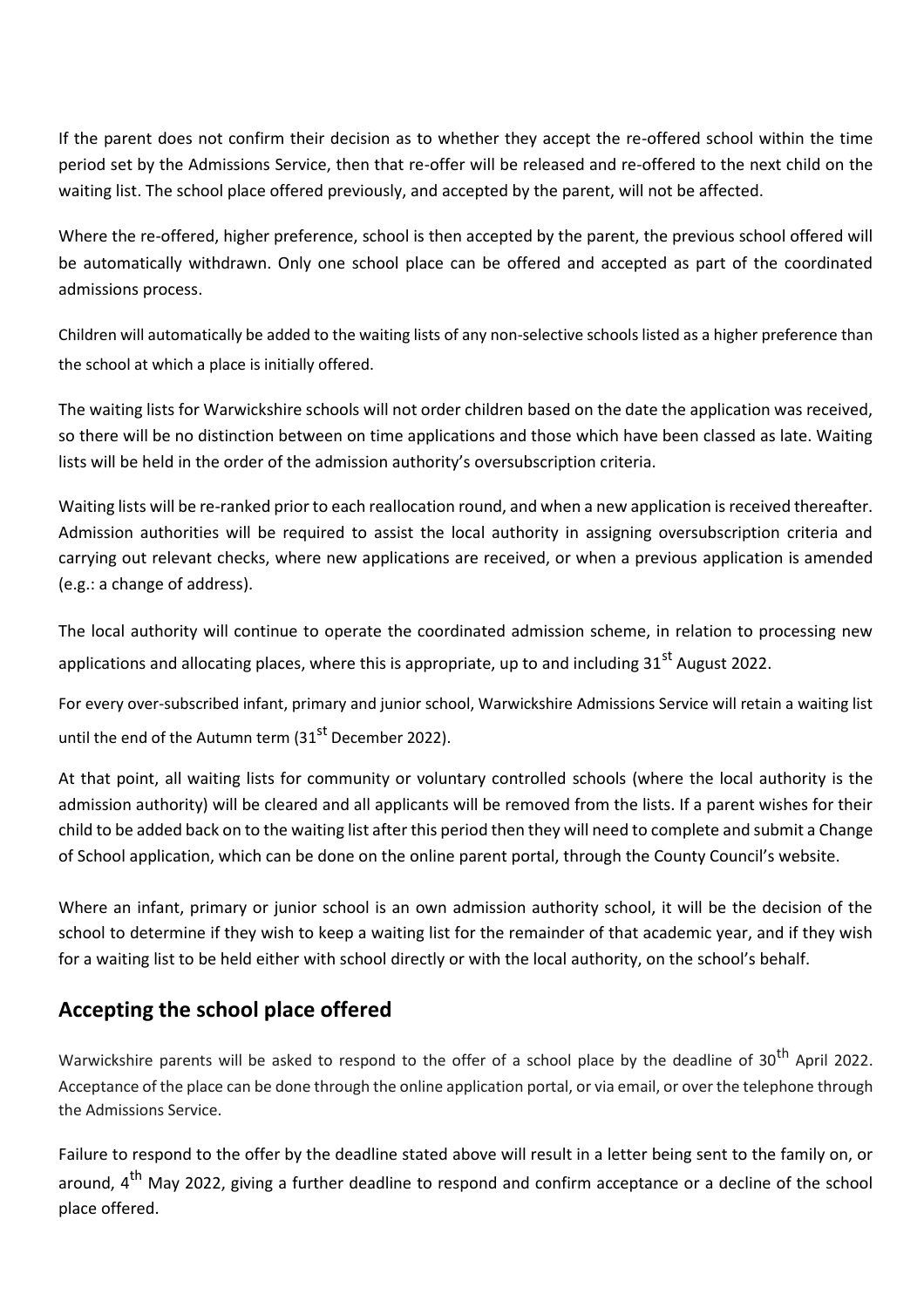Failure to respond to this further correspondence may then result in the school offer being withdrawn from the child. Parents will continue to receive correspondence from Warwickshire County Council regarding the child's school destination for September

2022 and may also be referred to Warwickshire's Attendance Service (WAS), who may take legal action against a parent, where deemed necessary.

Where an offer is made through one of the specified reallocation rounds, or thereafter, the family will be notified, in writing, of the deadline to accept or decline the offer. Failure to comply may result in the offer being withdrawn and the child will retain their previous offer of a school place.

# **Declining the school place offered**

Where a family wish to decline the place offered, this cannot be done via the online portal and must be done either over the telephone or via email through the Admissions Service.

The Admissions Service will not process a decline for a school place unless suitable alternative provision can be confirmed by the parent, for example, a school place has been secured for the child at a private school. Evidence of such may also be requested.

# **Coordination after National Offer Day**

The School Admissions Code makes it clear that parents must continue to apply through their home authority for school places as part of the coordinated admissions scheme (i.e.: between 16 April and 31 August for Reception, Infant and Junior transfers). This will ensure that, as places become available, they are re-allocated effectively and duplicate offers are avoided. All admission authorities must continue to follow the coordinated scheme until 1<sup>st</sup> September 2022 and not begin allocating school places themselves during this period.

Cooperation between admission authorities will ensure that each child is offered only one school place and that it is the highest preference possible that can be offered from the child's application.

From 1<sup>st</sup> September 2022 the coordinated scheme will cease, and the In-Year Admissions process will begin.

# **Applications from overseas residents**

#### *UK Military families/Crown Servants*

For families of UK Service Personnel with a confirmed posting within the county, or crown servants returning from overseas to live in the county, admission authorities:

**Must** allocate a place in advance of the family arriving in the area, provided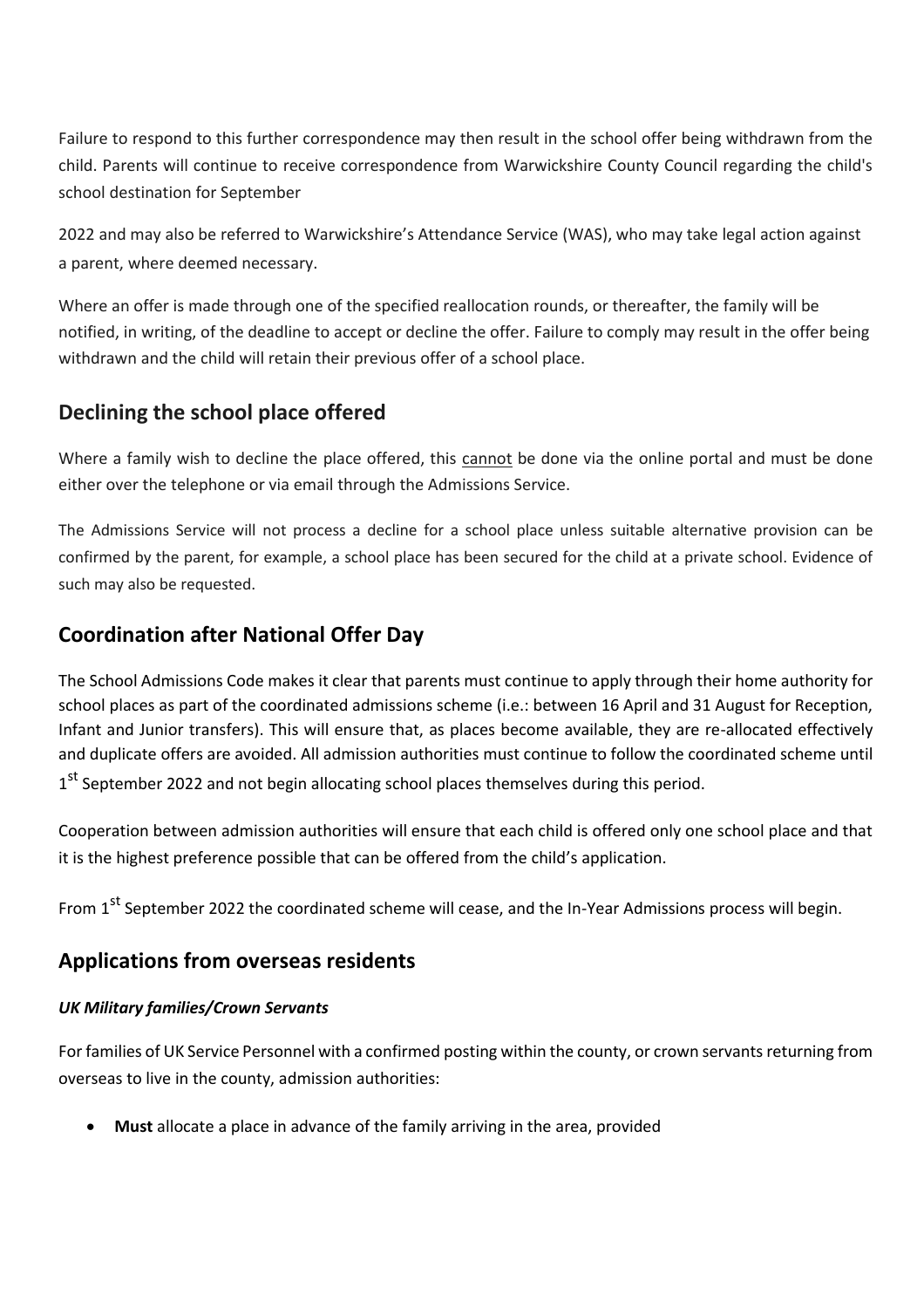- the application is accompanied by an official letter that declares a relocation date and a Unit postal address or quartering area address when considering the application against their oversubscription criteria. This must include accepting a Unit postal address or quartering area address for a service child.
- **Must** ensure that arrangements in their area support the Government's commitment to removing disadvantage for service children. Arrangements must be appropriate for the area and be described in the local authority's composite prospectus.
- **Must not** refuse a service child a place because the family does not currently live in the area, or cannot provide documentary evidence of residence at a particular property
- **Must not** reserve blocks of places for these children.

The application will follow the coordinated admissions process in all other respects, as outlined in this document.

#### *Families moving to, or back to, the UK (Non-Military)*

There is no legal requirement to process applications from other families coming from overseas who are not yet resident within Warwickshire, except as set out above.

Applications from overseas families in all other cases will therefore only be processed in line with the coordinated scheme once the family, including the child for whom the application is being made, can show evidence that they will be residing in Warwickshire imminently. Proof of residence may be requested at any time during the application process and the application will only be processed once enough documentation, that confirms a Warwickshire address, has been provided to the Admissions Service.

Where both an application for school places AND documentation relating to the family's new address is provided by the extended deadline of  $1<sup>st</sup>$  February 2022 for families moving into the county, then the application will be treated as on time and processed alongside all other applications. Applications and/or enough residency documentation received after this deadline will be treated as late and will not be processed until after 16<sup>th</sup> April 2022.

Where schools are their own admission authority, they may operate additional residency requirements, but this will be stated in the admission arrangements for those schools concerned.

As part of the local authority's coordinated admissions scheme, for entry into Reception (or Year 3, if transferring to a junior school), in September 2022, there is an expectation that the child and applicant will still be in residence at the address used on the application from the start of term in September 2022, at least. Short-term house moves purely to secure a school place may be considered fraudulent or intentionally misleading and, in such circumstances, the place may be withdrawn, even if the child has started at the school concerned.

# **Deferred entry into Reception and Starting school on a part-time basis**

As required by the School Admissions Code, Warwickshire County Council operates a process for the admission of all children to start school in Reception in the September following their 4<sup>th</sup> (fourth) birthday. However, legally,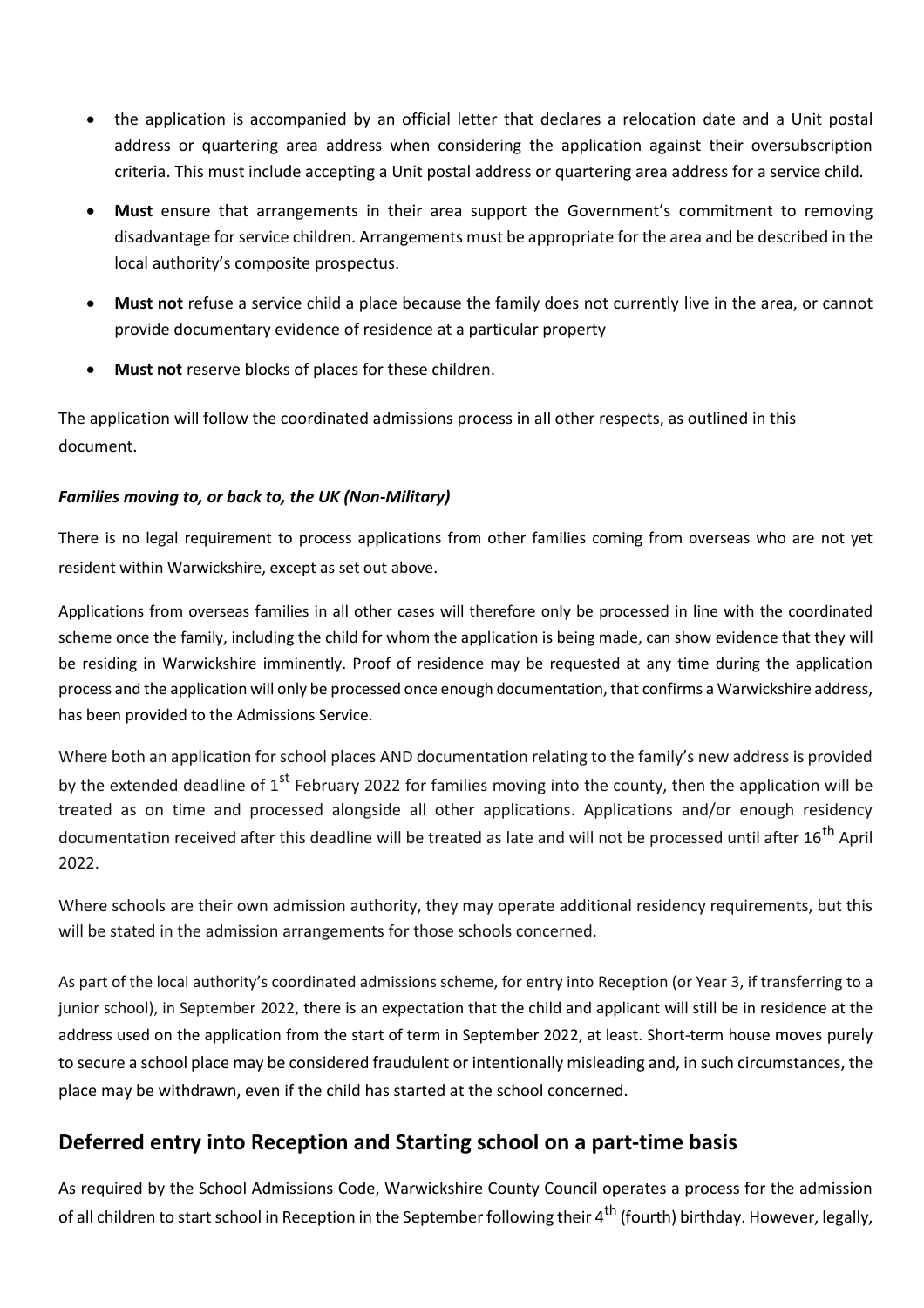a child does not have to start attending school until they reach what is known as 'Compulsory School Age' (CSA). Children can also start school but attend on a part-time basis until they reach CSA.

Compulsory School Age is defined as the start of the term after the child's  $5^{th}$  (fifth) birthday, as indicated in the table below. Once a child has reached CSA, they must be attending school on a full-time basis, or be receiving fulltime schooling through Elective Home Education.

| <b>Children born between:</b>                     | will reach Compulsory   | and must be attending                               |
|---------------------------------------------------|-------------------------|-----------------------------------------------------|
|                                                   | School Age (CSA) by the | school on a full-time                               |
|                                                   | beginning of the:       | basis by:                                           |
| 1 <sup>st</sup> September 2017 and                | Spring Term 2023        | Wednesday 4 <sup>th</sup> January                   |
| 31 <sup>st</sup> December 2017                    |                         | $2023**$                                            |
| 1 <sup>st</sup> January 2018 and 31 <sup>st</sup> | Summer Term 2023        | Wednesday 19 <sup>th</sup> April 2023 <sup>**</sup> |
| <b>March 2018</b>                                 |                         |                                                     |
| 1 <sup>st</sup> April 2018 and 31 <sup>st</sup>   | Autumn Term 2023        | Friday 1 <sup>st</sup> September                    |
| August 2018*                                      |                         | 2023** (or the next school                          |
|                                                   |                         | day, if the 1 <sup>st</sup> has been                |
|                                                   |                         | designated as a Teacher                             |
|                                                   |                         | <b>Training Day)</b>                                |

\*Where a child who is born between April and August is offered a Reception place as part of the 2022 entry coordinated admissions process, the child must have taken up that place and started at the school by the beginning of the Summer term. If they do not, then the parent will have to make a new application for the child to start school in Year 1 in September 2023. There is no guarantee that the same school, or any other preferred school, will be able to offer the child a place at that stage.

#### *\*\*Term dates to be confirmed in due course.*

Therefore, parents can decide to defer their child's start in Reception until later in the academic year, but not beyond the point at which the child reaches Compulsory School Age. Parents will retain their free entitlement to early years' provision throughout the period that the child has not started to attend school.

Parents can also decide that their child will attend school on a part-time basis until they reach Compulsory School Age. However, if parents decide to send their child to school on a part-time basis and then send that child to an alternative childcare provider – for example, a nursery – for any other portion of the school week, then the child's free entitlement will end, as that funding will be automatically allocated to the school that the child is attending. It will be the responsibility of the parents to cover any costs incurred through their child attending the alternative childcare provider.

In either case, an application for a school place must be made in line with the 2022 entry coordinated admissions process, and all relevant deadlines adhered to, so that a school place can be offered for the child to start either in September 2022 or later on during the 2022/2023 academic year. Once the offer has been accepted, the parent should speak to the head teacher of the school concerned about their decision to defer their child's admission to school until later in the school year, or for them to initially attend on a part-time basis. The relevant admission authority of the school will also be informed of the parent's decision in such cases so that suitable arrangements can be put in place, where required.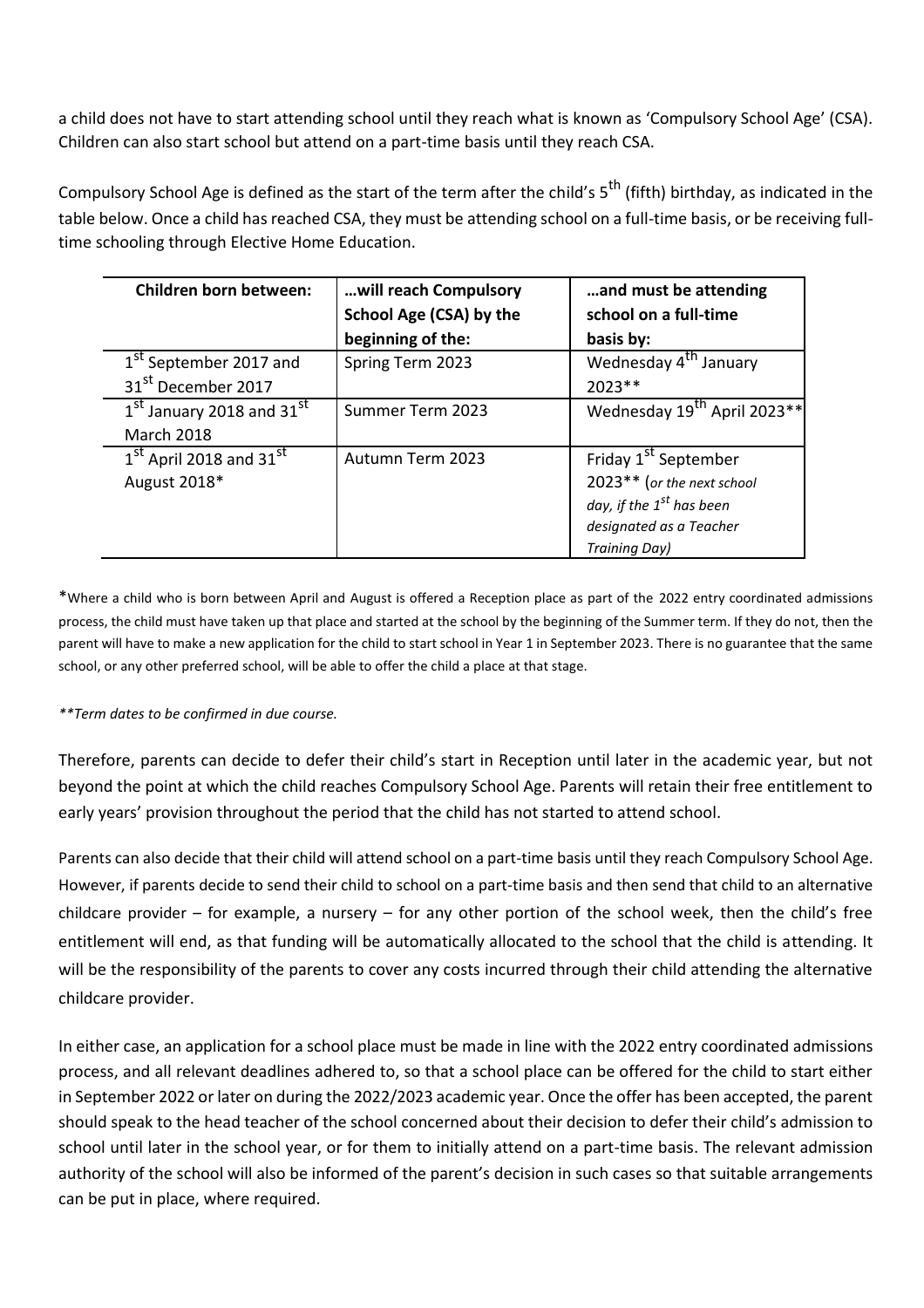In the case of children born between  $1^{st}$  April and  $31^{st}$  August, who wish to defer their entry to school, the school place offered as part of the 2022 entry coordinated admissions process can only be held up to the beginning of the Summer term in April 2023. If the child has not taken up that place by the first day of the summer term, then the parent will have to make a new application for the child to start school in Year 1 in September 2023. There is no guarantee that the same school, or any other preferred school, will be able to offer the child a place at that stage. An application for a Year 1 place, to start in September 2022, should be made through the local authority's 'In-Year Admissions' process, as outlined on our website. The application can also be completed online at: www.warwickshire.gov.uk/admissions

# **Summer-born children**

Additionally, in the case of a child defined as 'summer-born' (ie: those with dates of birth from  $1<sup>st</sup>$  April to 31<sup>st</sup> August), Compulsory School Age would fall in September 2023, when they would be due to start Year 1. This is a whole year later than when peers in their normal age year group would have started school in Reception, in September 2022.

The parents of a summer-born child can choose not to send that child to school until September 2023; the beginning of the term after the child's  $5<sup>th</sup>$  (fifth) birthday and may request that the child is admitted into Reception at that point rather than Year 1.

Whilst parents have a legal right to decide not to send their child to school until they reach Compulsory School Age, they cannot insist their child is admitted to a particular year group. Therefore, the local authority (who coordinate the admissions process for entry into Reception for all Warwickshire state schools) operates a specific process in relation to summer-born children. Where parents have decided that their child will not start school until they reach Compulsory School Age in September 2023, this process offers parents the opportunity to make a request for their child to start school in

Reception at that time rather than Year 1. If the request is agreed to, then the child will be classed as being 'educated out of year group' when they start school.

# **How to make a request for a summer-born child to start in Reception at Compulsory School Age rather than Year 1**

Requests for a summer-born child to be educated out of year group must be made in line with the relevant deadline for making a school application: 15<sup>th</sup> January 2022. Requests received after this date may not be given consideration until after National Offer Day for the normal year of entry: 16<sup>th</sup> April 2022.

Parents should also submit a 2022 entry Reception application for their child, as this will ensure that the child does not miss out on a school place in the normal age group if the request is not agreed by the relevant admission authority (or authorities, where the request concerns more than one school).

As part of this process requires the view of the head teacher to be considered, for each of the schools concerned in each individual case, parents should take all reasonable steps to ensure that they have discussed their request with the head teacher of each of their preferred schools. A specific section within the formal request form is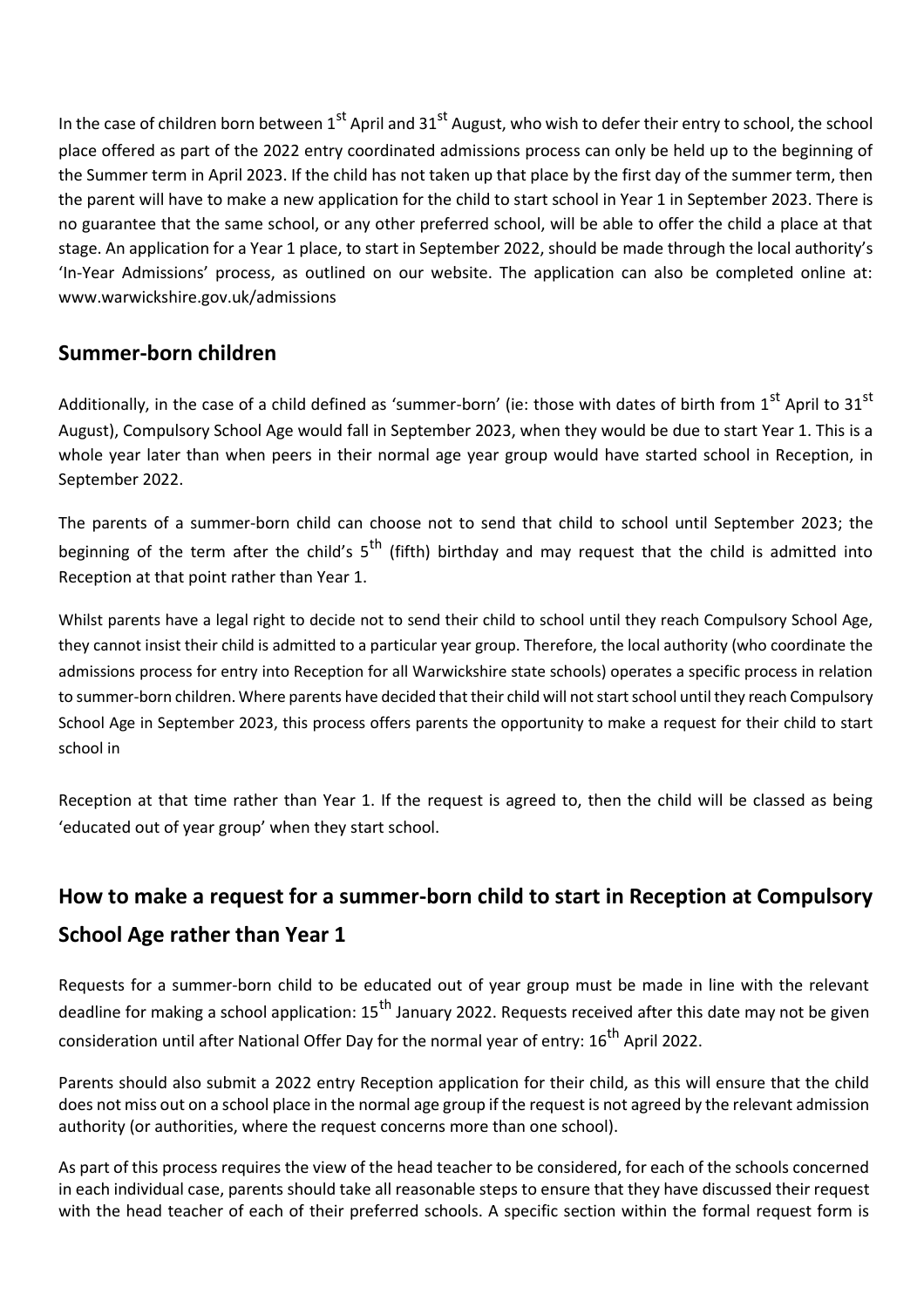available to then be completed by each head teacher and given back to the parent, who should then send the full, completed form to the Admissions Service by the deadline of  $15^{th}$  January 2022 to be processed. It is unlikely that an incomplete request form will result in a request for a child to be educated out of year group being agreed.

An agreement for a child to be educated out of year group is **not** a guarantee of an offer at a school. Rather, where such a request is agreed, parents will be eligible to apply for a Reception place for their child as part of the 2022 entry coordinated admissions process. Further information about this process will be sent to families in September 2021.

Parents do not need to seek additional evidence other than that which they may already have, however, if they choose to do so, then it is important that parents, head teachers, medical professionals, educational professionals - and any other parties or persons who will be involved in the request for the child to be educated out of year group - read the local authority's guidance related to such before completing the request. This is available on our website: www.warwickshire.gov.uk/admissions

The form for parents to complete in order to request that their summer-born child be considered for entry into Reception in September 2023, rather than Year 1 (due to the parents taking the decision that the child will not start school until they reach Compulsory School Age) can also be found on our website.

Such requests will be considered on an individual basis by a panel of colleagues from within Warwickshire County Council, from services including (but not limited to): School Admissions, Statutory Assessment, the Integrated Disability Service and Early Years.

Whilst all final decisions will be at the discretion of the admission authority of each of the schools consulted with as part of the parents' request, the factors below will also be considered as part of the local authority's process in order to assess the child's individual needs and abilities and to consider whether these can best be met in reception or year one. It will also involve taking account of the potential impact on the child of being admitted to year one without first having completed the reception year. The views of the head teacher will be an important part of this consideration.

- If the child shows a delay and/or slow progress in their personal and emotional development;
- If the child has social skills that are not appropriate to their chronological age group;
- If the child shows delay and/or slow progress in intellectual development/educational skills across the subject area, to an extent that it is not reasonable to expect curriculum differentiation within their chronological year group to be successful;
- Whether the child is a summer-born child (in particular, but not exclusively, whether the child was also born prematurely and would otherwise have been placed in the subsequent chronological year group);
- If there is agreement from parents, and any professionals involved including the head teacher of any preferred schools - that it would substantially increase the probability of successful inclusion, in the short, medium and long term, if the child was educated outside of their normal year group, and there is clear evidence of this;
- In accordance with the DfE's advice on the admission of summer born children (December 2014), that regardless of which year group the child is educated in, that they will have the opportunity to take full advantage of the Early Years Foundation Stage, whether delivered in a school or an early years setting, with an emphasis on learning through play.